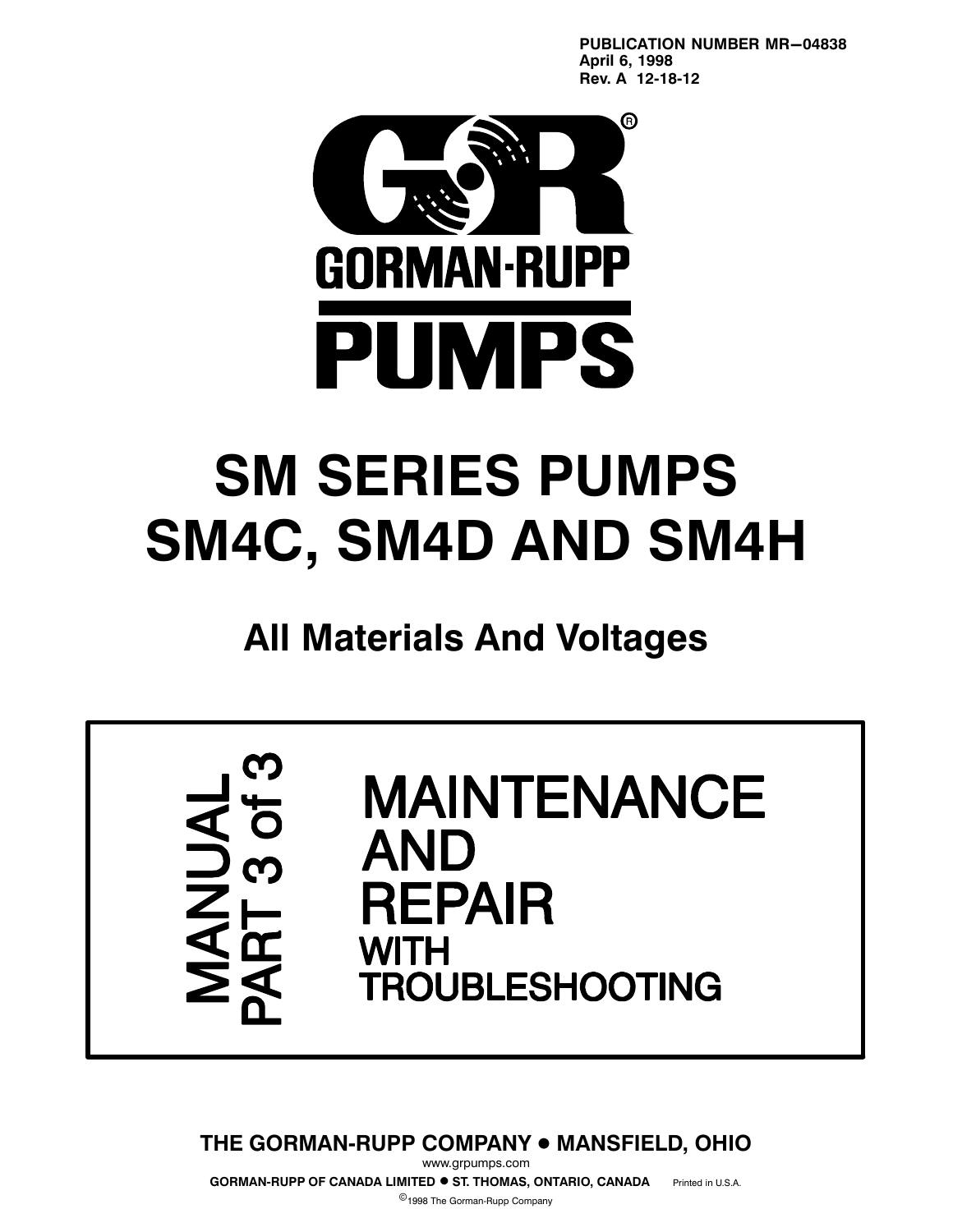Register your new Gorman‐Rupp pump online at **www.grpumps.com/register**.

Valid serial number and e‐mail address required.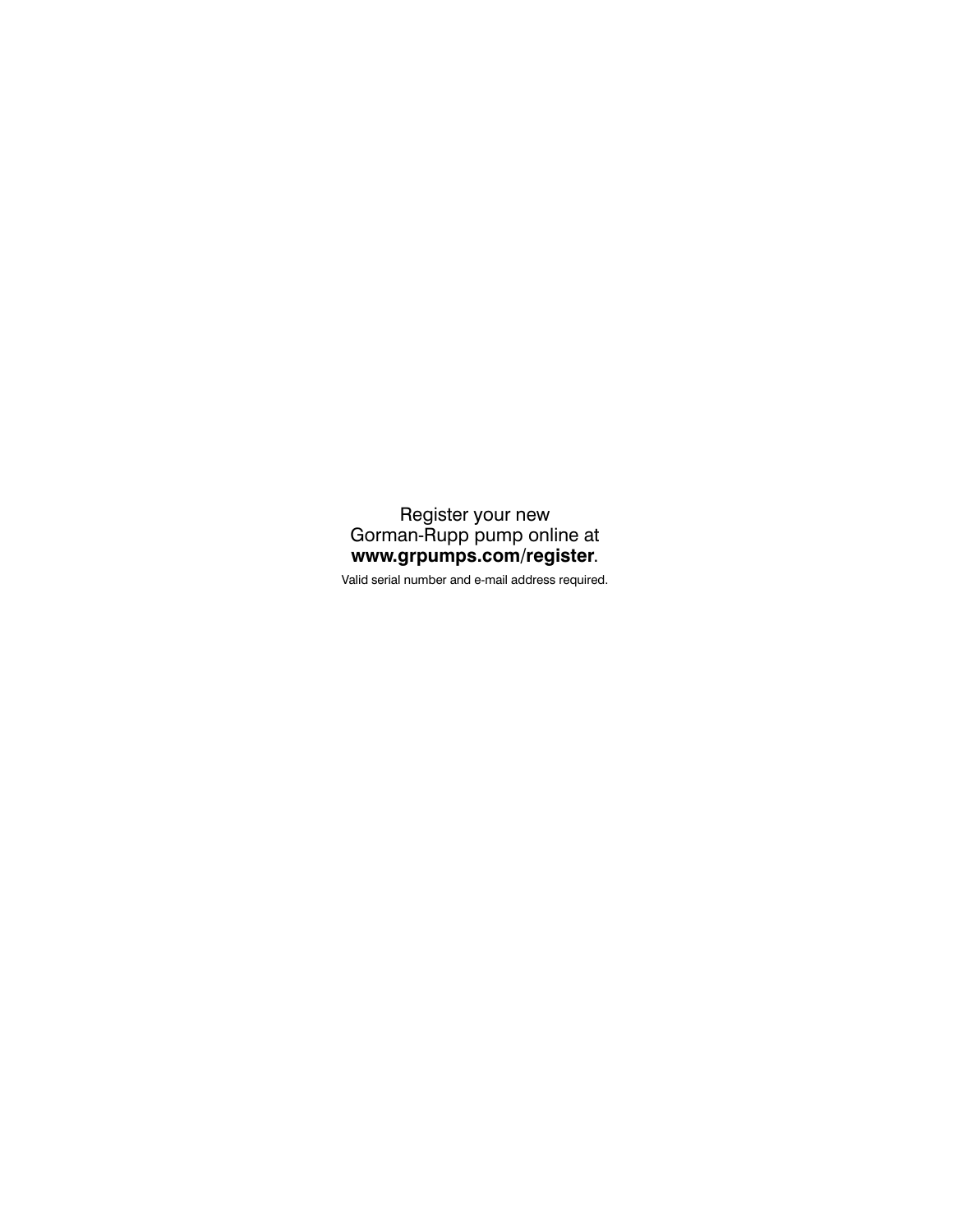## **INTRODUCTION**

**Thank You** for purchasing a Gorman‐Rupp SM Series Pump. **Read this manual** carefully to learn how to safely maintain and service your pump. Failure to do so could result in personal injury or damage to the pump.

A set of three manuals accompanies your pump. The Installation/Operation Manual contains essential information on installing and operating the pump, and on making electrical connections. The Parts List Manual provides a performance curve, a pump model cross‐section drawing, and parts list for your pump.

This Maintenance and Repair Manual provides troubleshooting and maintenance instructions required to properly diagnose operational problems, and to service the pump components. Pump motor maintenance may be performed **only** by a Gorman‐Rupp authorized Submersible repair facility, or the factory. Otherwise, the pump warranty will be negated, and damage to the pump, and injury or death to personnel can result. Contact the factory for the authorized repair facility closest to you.

As described on the following page, this manual will alert personnel to known procedures which require special attention, to those which could damage equipment, and to those which could be dangerous to personnel. However, this manual cannot possibly anticipate and provide detailed precautions for every situation that might occur during maintenance of the unit. Therefore, it is the responsibility of the owner/maintenance personnel to ensure that **only** safe, established maintenance procedures are used, and that any procedures not addressed in this manual are performed **only** after establishing that neither personal safety nor pump integrity are compromised by such practices.

If there are any questions regarding the pump which are not covered in this manual or in other literature accompanying the unit, please contact your Gorman‐Rupp distributor or the Gorman‐ Rupp Company:

> **The Gorman‐Rupp Company P.O. Box 1217 Mansfield, Ohio 44901-1217 Phone: (419) 755-1011** or: **Gorman‐Rupp of Canada Limited 70 Burwell Road St. Thomas, Ontario N5P 3R7 Phone: (519) 631-2870**

#### **CONTENTS**

| <b>SAFETY - SECTION A</b>               |  |
|-----------------------------------------|--|
| <b>TROUBLESHOOTING - SECTION B</b>      |  |
|                                         |  |
|                                         |  |
|                                         |  |
|                                         |  |
|                                         |  |
| PUMP MAINTENANCE AND REPAIR - SECTION C |  |
|                                         |  |
|                                         |  |
|                                         |  |
|                                         |  |
|                                         |  |
|                                         |  |
|                                         |  |
|                                         |  |
|                                         |  |
|                                         |  |
|                                         |  |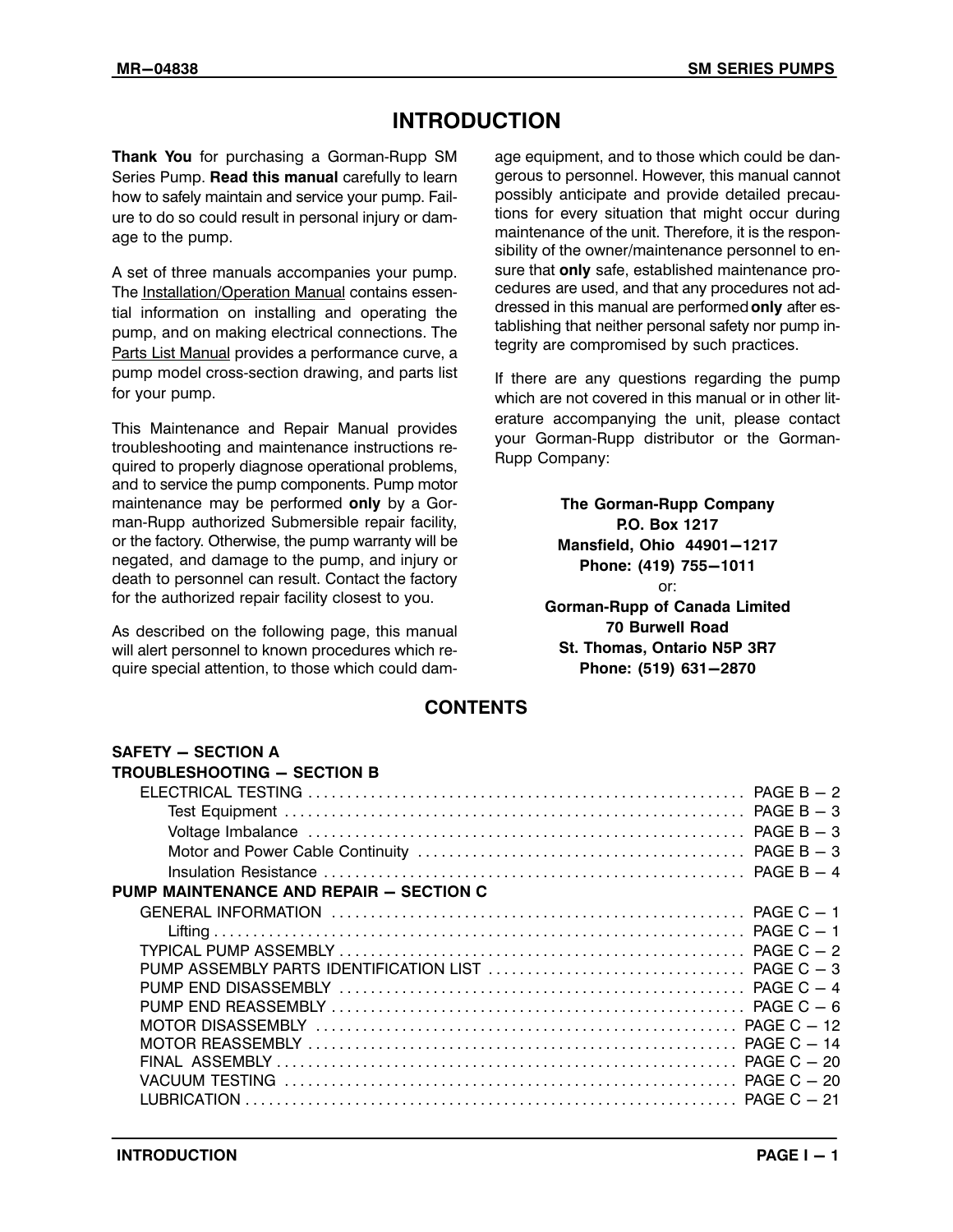#### **RECORDING MODEL AND SERIAL NUMBERS**

Please record the pump model, serial number, voltage, and motor frame size in the spaces provided below. Your Gorman‐Rupp distributor needs this information when you require parts or service.

Pump Model:

Serial Number:

Voltage:

Phase:

#### **WARRANTY INFORMATION**

The warranty provided with your pump is part of Gorman‐Rupp's support program for customers who operate and maintain their equipment as described in this and the other accompanying literature. The integral electric motor must be operated through the control furnished with the pump as standard equipment and approved by MSHA. Please note that should the equipment be abused or modified to change its performance beyond the original factory specifications, the warranty will become void and any claim will be denied.

All repairs to the pump motor **must** be performed by a Gorman‐Rupp authorized Submersible repair facility or the factory. Any repairs to the motor assembly performed by the customer or an unauthorized repair facility negates motor warranty.

The following are used to alert personnel to procedures which require special attention, to those which could damage equipment, and to those which could be dangerous to personnel:



**Immediate hazards which WILL result in severe personal injury or death. These instructions describe the procedure required and the injury which will result from failure to follow the procedure.**



**Hazards or unsafe practices which COULD result in severe personal injury or death. These instructions describe the procedure required and the injury which could result from failure to follow the procedure.**



Hazards or unsafe practices which COULD result in minor personal injury or product or property damage. These instructions describe the requirements and the possible damage which could result from failure to follow the procedure.

#### **NOTE**

*Instructions to aid in installation, operation, and maintenance or which clarify a procedure*.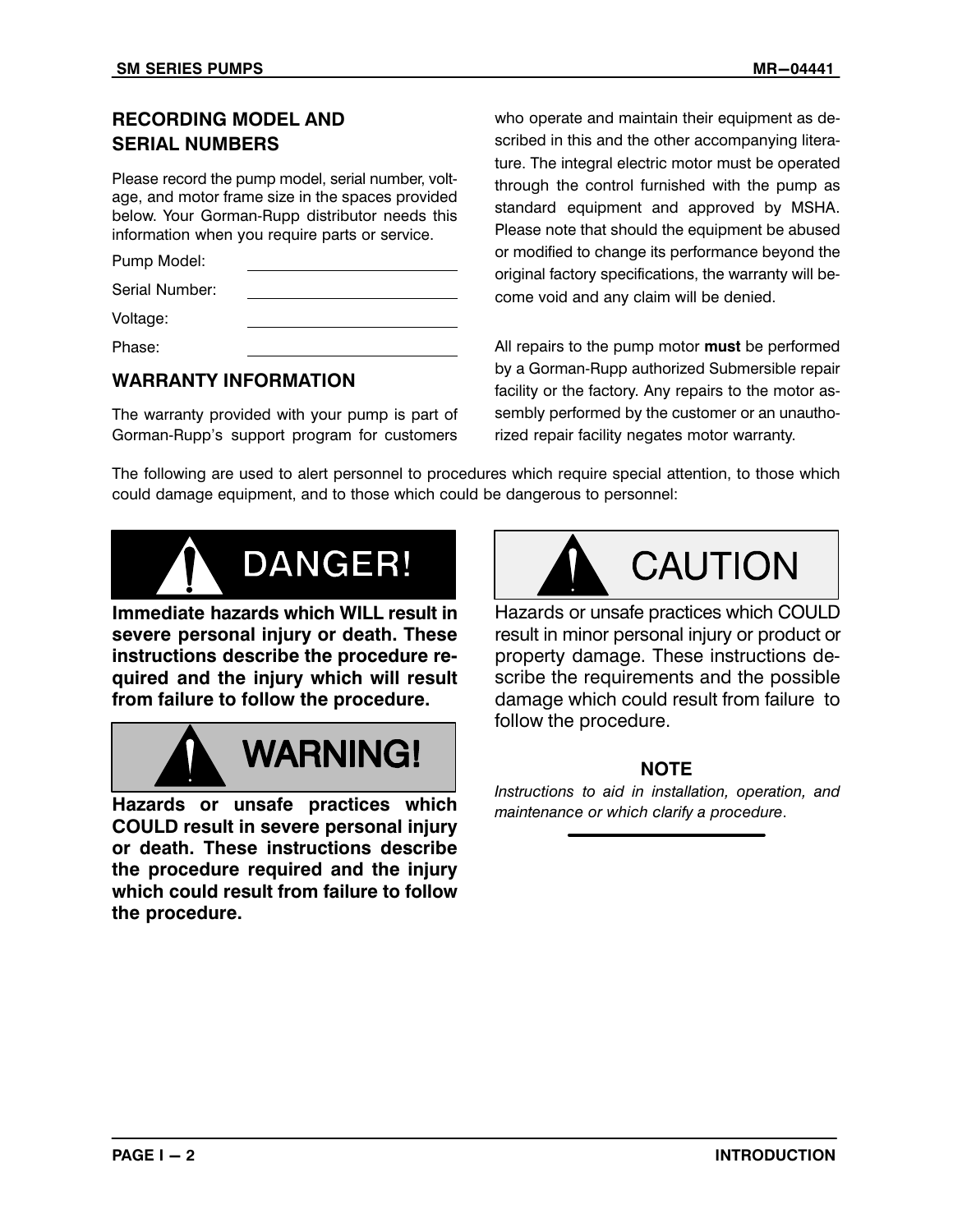#### **SAFETY - SECTION A**

**The following information applies throughout this manual to Gorman‐ Rupp SM Series submersible motor driven pumps.**

**This manual will alert personnel to known procedures which require special attention, to those which could damage equipment, and to those which could be dangerous to personnel. However, this manual cannot possibly anticipate and provide detailed instructions and precautions for every situation that might occur during maintenance of the unit. Therefore, it is the responsibility of the owner/maintenance personnel to ensure that only safe, established maintenance procedures are used, and that any procedures not addressed in this manual are performed only after establishing that neither personal safety nor pump integrity are compromised by such practices.**

**This manual contains essential information on troubleshooting and maintaining the pump. In addition to this manual, see the separate literature covering installation and operation, pump parts, and any optional equipment shipped with the pump.**



**Before attempting to open or service the pump:**

- **1. Familiarize yourself with this manual.**
- **2. Lock out incoming power to the control box to ensure that the pump will remain inoperative.**
- **3. Allow the pump to completely cool if overheated.**

**4. Close the discharge valve (if used).**



**This pump is not designed to pump volatile, explosive, or flammable materials. Do not attempt to pump any liquids for which your pump is not approved, or which may damage the pump or endanger personnel as a result of pump failure. Consult the factory for specific application data.**



**Before connecting any cable to the control box, be sure to ground the control box. Refer to the Control Box manual for the suggested grounding methods.**



**The pump is designed to be operated through the control box furnished with the pump. The control box provides overload protection and power control. Do not connect the pump motor directly to the incoming power lines.**



**The electrical power used to operate this pump is high enough to cause injury or death. Obtain the services of a qualified electrician to make all electrical connections. Make certain that the pump and enclosure are properly grounded; never use gas pipe as an electrical ground. Be sure that the incoming power matches the voltage and**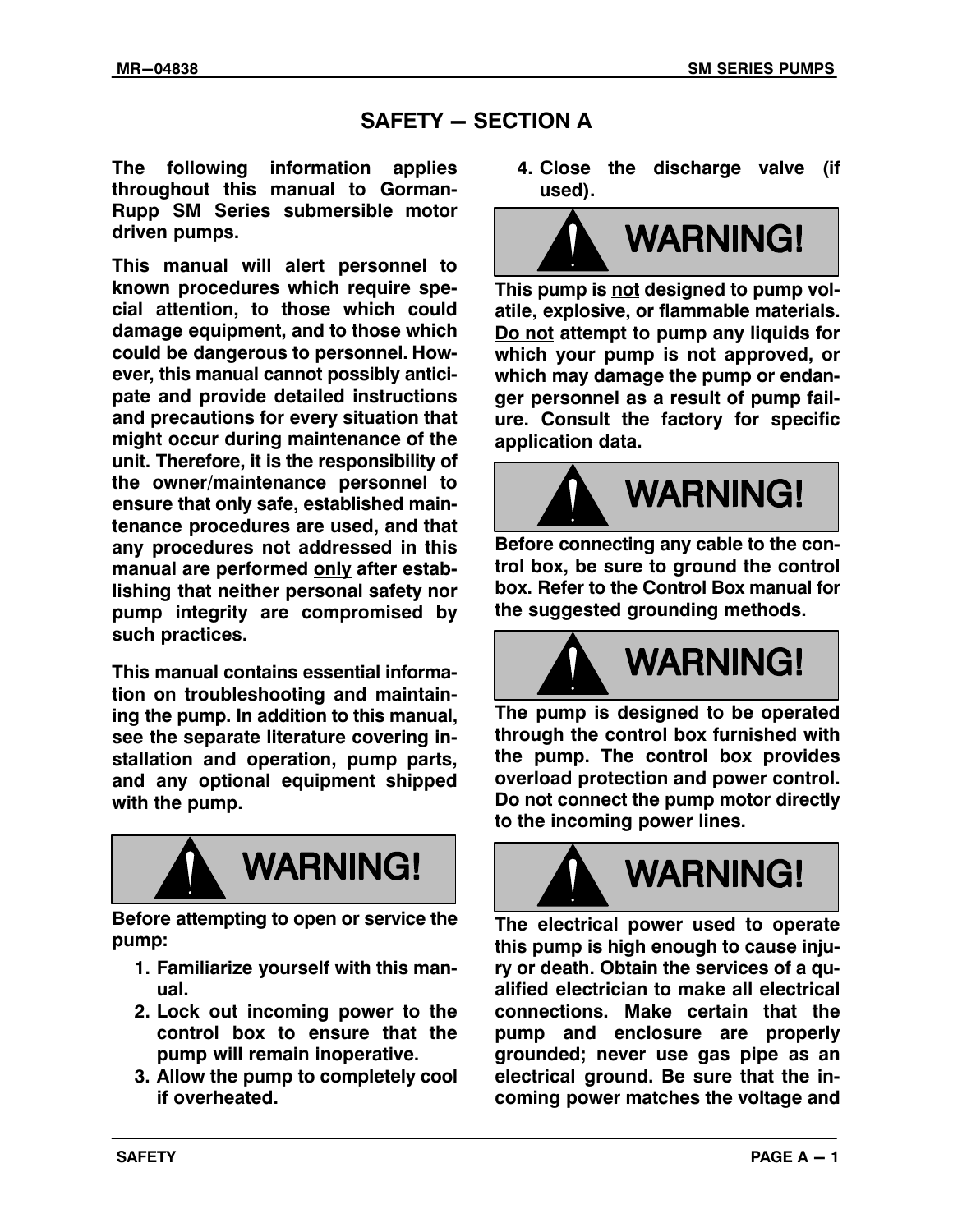**phase of the pump and control before connecting the power source. Do not run the pump if the voltage is not within the limits. If the overload unit is tripped during pump operation, correct the problem before restarting the pump.**



**The electrical power used to operate this pump is high enough to cause injury or death. Make certain that the control handle on the control box is in the OFF position and locked out, or that the power supply to the control box has been otherwise cut off and locked out, before attempting to open or service the pump assembly. Tag electrical circuits to prevent accidental start‐up.**



**Any control box used to operate the pump must be approved by the MSHA and the Gorman‐Rupp Company for the application.**



**Never attempt to alter the length or repair any power cable with a splice. The pump motor and cable must be completely waterproof. Injury or death may result from alterations.**



**All electrical connections must be in accordance with MSHA Schedule 2G. If there is a conflict between the instruc-** **tions provided and MSHA specifications, MSHA specifications shall take precedence. All electrical equipment supplied with this pump was in conformance with MSHA requirements in effect on the date of manufacture. Failure to follow applicable specifications, or substitution of electrical parts not supplied or approved by the manufacturer, can result in severe injury or death.**



**After the pump has been installed, make certain that the pump and all piping or hose connections are secure before operation.**



**Approach the pump cautiously after it has been running. Although the motor is cooled by the liquid being pumped, normal operating temperatures can be high enough to cause burns. The temperature will be especially high if operated against a closed discharge valve. Never operate against a closed discharge valve for long periods of time.**



**Do not attempt to lift the pump by the motor power cable or the piping. Attach proper lifting equipment to the lifting device fitted to the pump. If chains or cable are wrapped around the pump to lift it, make certain that they are positioned so as not to damage the pump, and so that the load will be balanced.**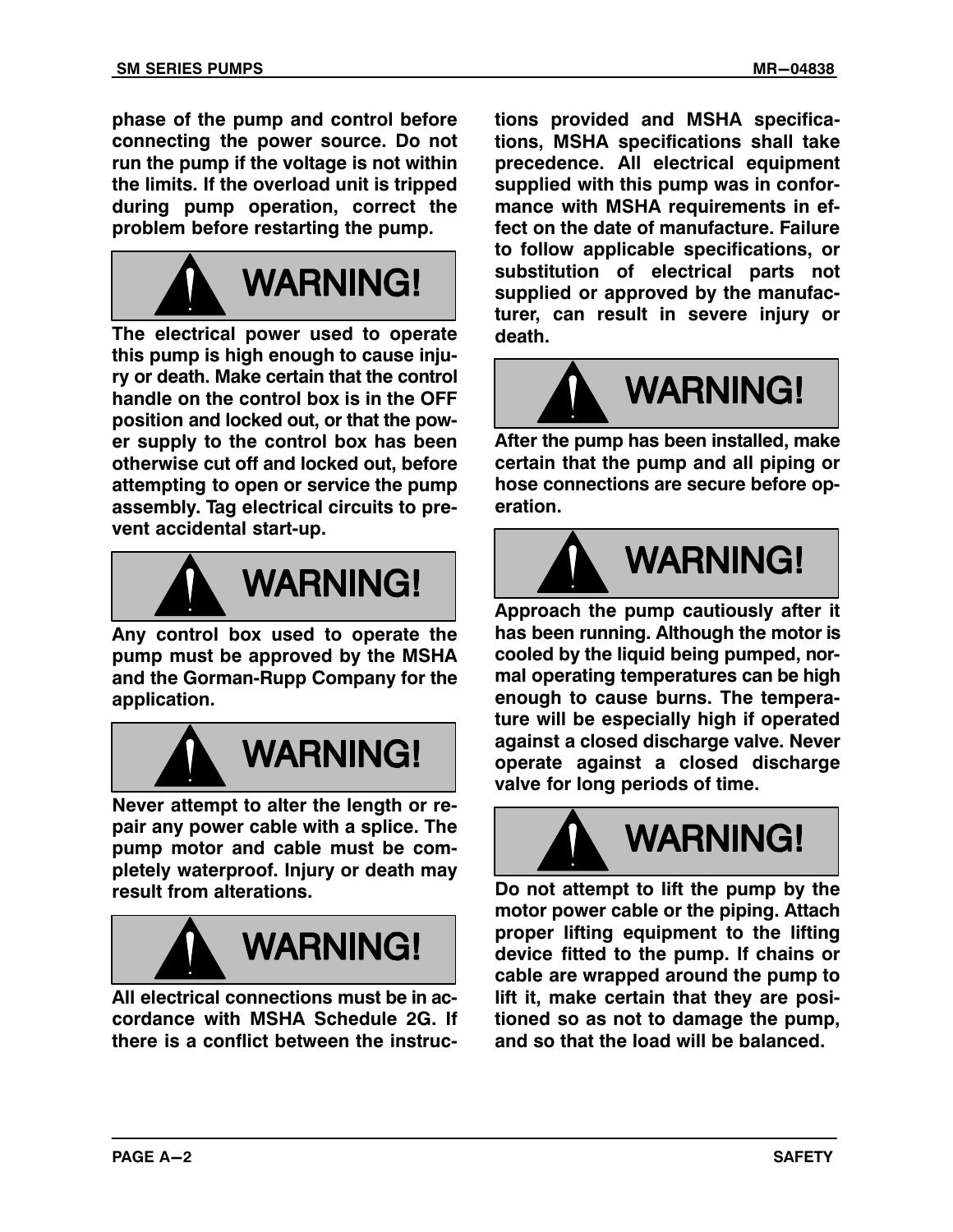## **TROUBLESHOOTING - SECTION B**

**Review all SAFETY information in Section A.**



**The following precautions should be taken before attempting to service the pump; otherwise, injury or death could result.**

- **1. Familiarize yourself with this manual and with all other literature shipped with the pump.**
- **2. Lock out incoming power to the pump or control box to ensure that the pump will remain inoperative.**
- **3. Allow the pump to completely cool if overheated.**
- **4. Check the temperature before opening any covers, plates or plugs.**

**5. Close the discharge valve (if used).**



**The electrical power used to operate this pump is high enough to cause injury or death. Obtain the services of a qualified electrician to troubleshoot, test and/or service the electrical components of this pump.**

#### **NOTE**

*Many of the probable remedies listed below require use of electrical test instruments; for specific procedures, see ELECTRICAL TESTING following the chart.*

| <b>TROUBLE</b>                                                      | <b>CAUSE</b>                                                                         | <b>REMEDY</b>                                                                                                                                                   |
|---------------------------------------------------------------------|--------------------------------------------------------------------------------------|-----------------------------------------------------------------------------------------------------------------------------------------------------------------|
| <b>PUMP FAILS TO</b><br><b>START, CIRCUIT</b><br><b>BREAKER NOT</b> | Power source incompatible<br>with control box.                                       | Correct power source.                                                                                                                                           |
| <b>TRIPPED</b>                                                      | No voltage at line side of cir-<br>cuit breaker.                                     | Check power source for blown fuse, open<br>overload unit, broken lead, or loose connec-<br>tion.                                                                |
|                                                                     | Open circuit in motor wind-<br>ings or power cable.                                  | Check continuity.                                                                                                                                               |
|                                                                     | Defective motor power cable.                                                         | Check for and replace defective unit.                                                                                                                           |
| <b>CIRCUIT BREAKER</b><br><b>TRIPS</b>                              | Low or high voltage, or exces-<br>sive voltage drop between<br>pump and control box. | Measure voltage at control box. Check that<br>wiring is correct type, size, and length. (See<br>Field Wiring Connections, Operations And<br>Maintenance Manual. |
|                                                                     | Defective insulation in motor<br>windings.                                           | Check insulation resistance; check continuity.                                                                                                                  |
|                                                                     | Impeller jammed due to de-<br>bris or insufficient clearance.                        | Disassemble pump and check impeller.                                                                                                                            |
|                                                                     | Bearing(s) frozen.                                                                   | Disassemble pump and check bearing(s).                                                                                                                          |

#### **Table B‐1 Troubleshooting Chart**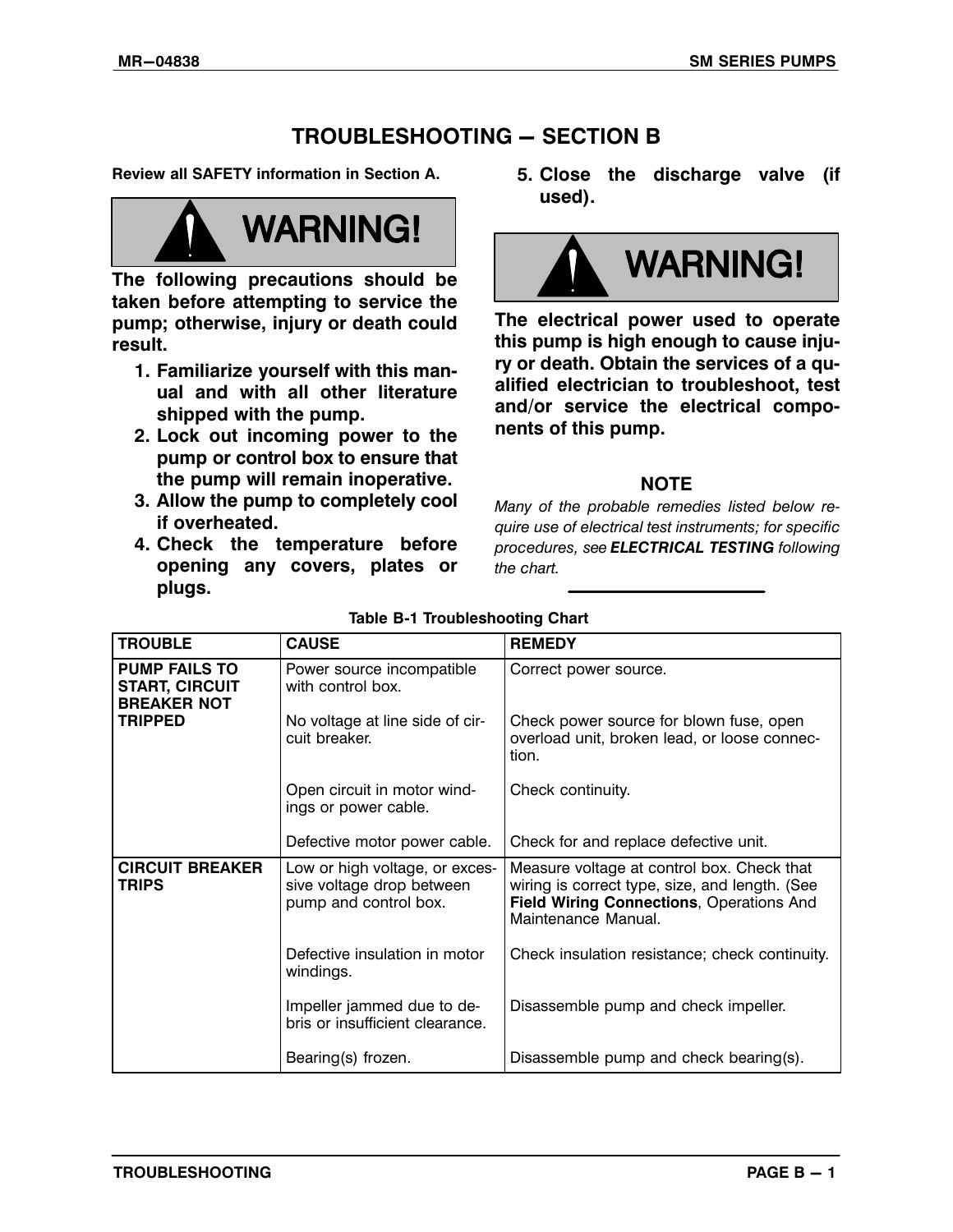|  | Table B-1 Troubleshooting Chart (continued) |  |  |
|--|---------------------------------------------|--|--|
|--|---------------------------------------------|--|--|

| <b>TROUBLE</b>                                                                | <b>CAUSE</b>                                                                                   | <b>REMEDY</b>                                                                                                                        |
|-------------------------------------------------------------------------------|------------------------------------------------------------------------------------------------|--------------------------------------------------------------------------------------------------------------------------------------|
|                                                                               |                                                                                                |                                                                                                                                      |
| <b>MOTOR RUNS, BUT</b><br><b>PUMP FAILS TO DE-</b><br><b>LIVER RATED DIS-</b> | Discharge head too high.                                                                       | Reduce discharge head, or install staging<br>adaptor and additional pump.                                                            |
| <b>CHARGE</b>                                                                 | Low or incorrect voltage.                                                                      | Measure control box voltage, both when<br>pump is running and when shut off.                                                         |
|                                                                               | Discharge throttling valve par-<br>tially closed; check that valve<br>is installed improperly. | Open discharge valve fully; check piping in-<br>stallation.                                                                          |
|                                                                               | Discharge line clogged or re-<br>stricted; hose kinked.                                        | Check discharge lines; straighten hose.                                                                                              |
|                                                                               | Liquid being pumped too<br>thick.                                                              | Dilute liquid if possible.                                                                                                           |
|                                                                               | Strainer screen or impeller<br>clogged.                                                        | Clear $clog(s)$ . Stop pump; back flow may<br>flush away debris.                                                                     |
|                                                                               | Insufficient liquid in sump or<br>tank.                                                        | Stop pump until liquid level rises.                                                                                                  |
|                                                                               | Worn impeller vanes; exces-<br>sive impeller clearance.                                        | Check impeller and clearance. See PUMP<br><b>END REASSEMBLY.</b>                                                                     |
|                                                                               | Pump running backwards.                                                                        | Check direction of rotation and correct by in-<br>terchanging any two motor leads at control<br>box. (See Pump Rotation, Section C). |
| <b>PUMP RUNS WITH</b><br><b>EXCESSIVE NOISE</b><br><b>OR VIBRATION</b>        | Pumping entrained air.                                                                         | Check liquid level in sump; check position of<br>pump and liquid level sensing device(s).                                            |
|                                                                               | Damaged or unbalanced im-<br>peller.                                                           | Replace impeller.                                                                                                                    |
|                                                                               | Discharge piping not properly<br>supported.                                                    | Check piping installation.                                                                                                           |
|                                                                               | Impeller jammed or loose.                                                                      | Check impeller.                                                                                                                      |
|                                                                               | Pump cavitation.                                                                               | Reduce discharge head, or restrict flow on<br>low head applications.                                                                 |
|                                                                               | Motor shaft or bearings defec-<br>tive.                                                        | Disassemble pump and check motor and<br>bearings.                                                                                    |

#### **ELECTRICAL TESTING**



If you suspect that pump malfunctions are caused by defects in the motor, power cable or control box, perform the following checks to help isolate the defective part.

**Obtain the services of a qualified electrician to troubleshoot, test and/or service the electrical components of this pump.**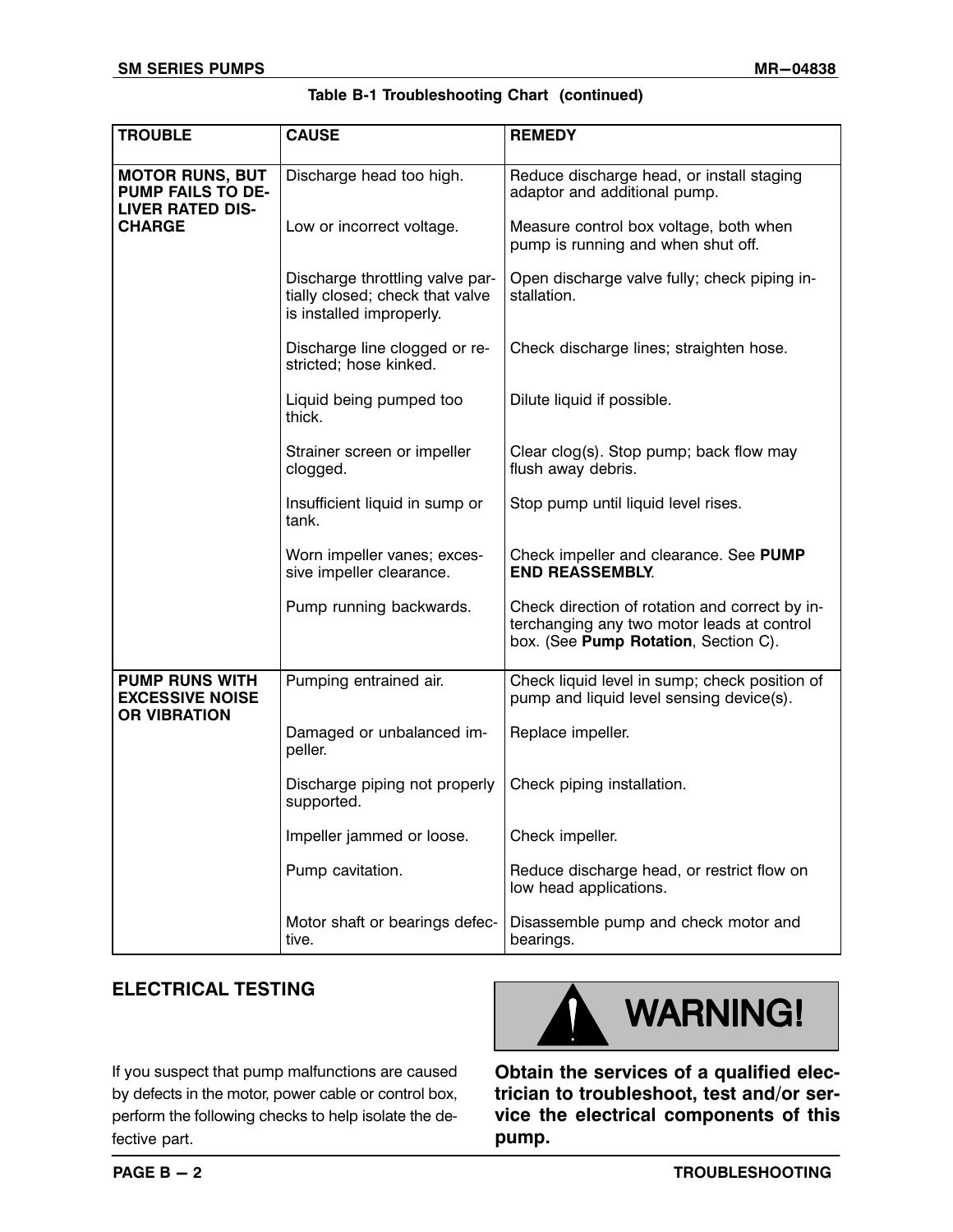

Be certain to refer to the wiring diagram(s) before reconnecting any electrical components which have been disconnected.

#### **Test Equipment**

A volt/amp/ohmmeter and megohmeter of adequate range and quality will be required to conduct the following electrical tests. The suggested equipment indicated below is commercially available, or an equivalent substitute may be used.

| <b>Equipment</b>      | Use                                           |
|-----------------------|-----------------------------------------------|
| Ammeter/<br>Voltmeter | To check AC Voltage<br>and current (amperage) |
| Ohmmeter              | To measure resistance<br>(ohms) to ground     |

#### **Voltage Imbalance**

Each phase of the incoming three‐phase power must be balanced with the other two as accurately as a commercial voltmeter will read. If the phases are balanced, check out the motor as described below. If the phases are out of balance, contact your power company and request that they correct the condition.

- a. Use a voltmeter, amprobe, or equivalent meter to read the voltage across terminals 1 & 2, 2 & 3, and 1 & 3 in the control box. All three measured voltages must be the same, as accurately as the meter will read. If possible, measure the voltage with the pump off, with the pump running but out of the water, and with the pump running in the water at full load. All the measured voltages at each condition must be the same.
- b. Use an amprobe or equivalent meter to measure the current draw of each phase while the pump is running at full load and at no load. All three amperage readings must

be the same at each condition, as accurately as the meter will read. Nominal amperage values are listed in Table 1, but these apply only when the actual voltage at the site is the nominal voltage listed.

c. If the voltages are balanced with the pump off, but are unbalanced when the pump is running, a thorough check of the power source, all interconnecting cables, and the pump motor is required to isolate the defect.

#### **Motor And Motor Power Cable Continuity**

To check continuity, zero‐balance the ohmmeter set at the RX1 scale, and test as follows:

- a Disconnect the motor power cable leads from the control box and connect the test leads to any two of the three power cable leads (not to the green ground lead or yellow ground check lead). If there is a high resistance reading on the ohmmeter, there is an open or broken circuit cause a break in the power cable or motor windings, or by a bad connection between the motor and the power cable. Switch one test lead to the third power lead, and test again.
- b. If an open or broken circuit is indicated, check the power cable for obvious damage, and replace as necessary (see **MAINTE-NANCE AND REPAIR)**. If there is no apparent damage to the motor cable, remove the terminal housing (see **MAINTENANCE AND REPAIR)** and check the continuity of each power cable lead at the terminal posts.
- c. If an open circuit still exists after each lead (terminal) has been tested and tightened, then the **entire** motor power cable must be replaced. Splicing or other means of repair are not recommended.
- d. If no break is found in the power cable, check the motor leads for continuity. If the test reading indicates an open or broken circuit, there is an open circuit in the motor.

#### **NOTE**

*It is recommended that a pump with a defective motor be returned to Gorman‐Rupp, or to one of the Gorman‐Rupp authorized Submersible Repair enters.*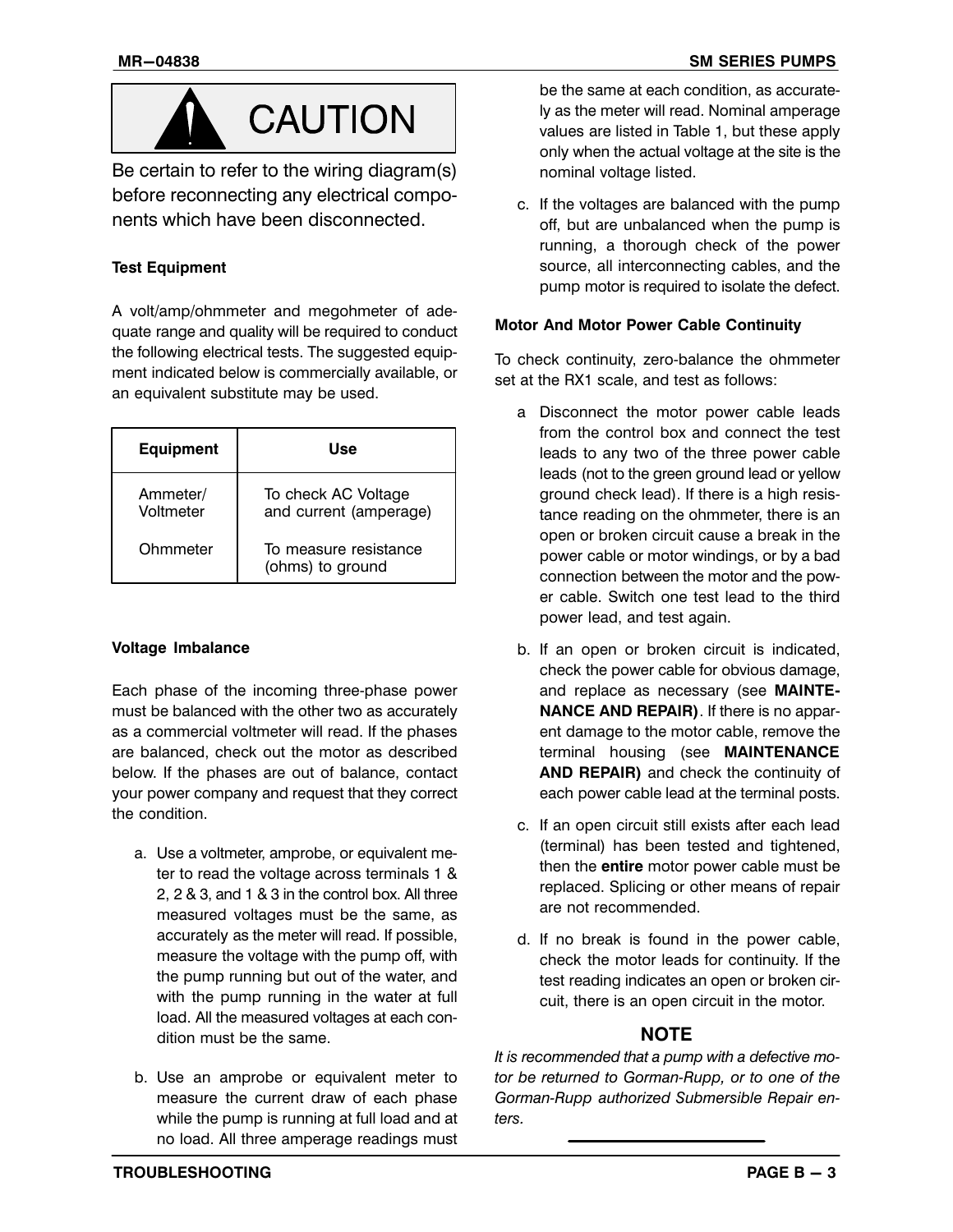#### **SM SERIES PUMPS And SERIES AND STATE SERIES PUMPS MR-04838**

#### **Insulation Resistance**

To check insulation, zero‐balance the ohmmeter set at the RX100K scale, and test as follows:

- a. Disconnect the motor power cable leads from the control box. Connect one test lead to the power cable green ground lead, and touch the other test lead to each of the three power leads in turn.
- b. The reading obtained will indicate resistance values in both the power cable and the motor windings. If the resistance reading is infinity  $(\infty)$ , the insulation is in good condi-

tion. If the reading is between infinity  $(\infty)$ and 1 megohm, the insulation is acceptable but should be rechecked periodically. If the reading is less than 1 megohm, the insulation should be checked more closely; a reading of zero indicates that the power cable or the motor is grounded.

c. To determine whether the power cable or the motor is grounded, remove the terminal housing (see **MAINTENANCE AND RE-PAIR**), disconnect the motor leads from the motor terminals, and test the power cable leads and motor leads separately.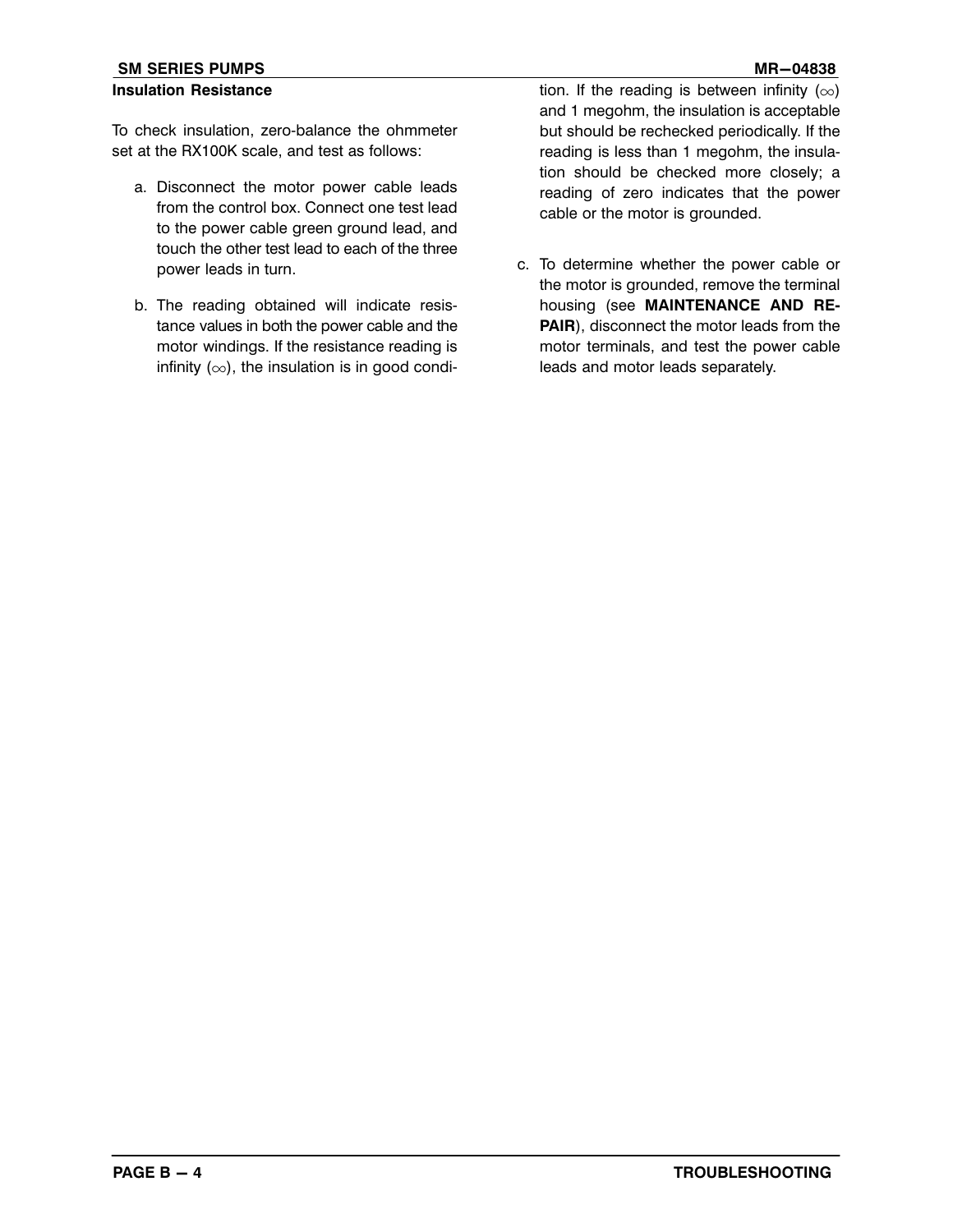## **PUMP MAINTENANCE AND REPAIR - SECTION C**

#### **GENERAL INFORMATION**

**Review all SAFETY information in Section A.**



**Do not attempt to service the pump assembly unless all power to the motor has been shut off at the control box; otherwise, injury or death could result.**

**Use a lifting device with sufficient capacity. If slings or chains are used to move the pump or components, make sure that the load is balanced; otherwise serious personal injury or death could result.**

The maintenance and repair instructions in this manual are keyed to the sectional views, Figures C‐1 and C‐2, and the corresponding parts identification lists. Refer to the separate Parts List Manual for replacement parts.

Select a suitable location, preferably indoors, to perform required maintenance. All work must be performed by qualified personnel.



All repairs to the pump motor must be performed by a Gorman‐Rupp authorized Submersible repair facility or the factory. Any repairs to the motor assembly performed by the customer or an unauthorized repair facility negates the warranty.

This Maintenance and Repair Manual provides troubleshooting and maintenance instructions required to properly diagnose operational problems, and to service the pump components. Pump motor maintenance may be performed **only** by a Gorman‐Rupp authorized Submersible repair facility, or the factory. Otherwise, the pump warranty will be negated, and damage to the pump, and injury or death to personnel can result. Contact the factory for the authorized repair facility closest to you.

Check **TROUBLESHOOTING**, Section B to determine causes and remedies of pump problems. Disassemble the pump only as far as required.

#### **Lifting**

Use lifting equipment with a capacity of **at least five times the weight of the pump**, including the weight of any options or customer‐installed accessories. See Table C-1 for the approximate maximum weight**,** not including the cable, for this group of pumps. Discharge hose or piping **must** be removed before attempting to lift the pump.

|  | Table C-1. Pump Weight |
|--|------------------------|
|  |                        |

| Pump Model | Pounds (kg) |
|------------|-------------|
| SM4C1      | 183 (83)    |
| SM4C18     | 188 (85)    |
| SM4C65     | 303 (137)   |
| SM4D1      | 173 (79)    |
| SM4D18     | 173 (79)    |
| SM4D65     | 281 (128)   |
| SM4H1      | 183 (83)    |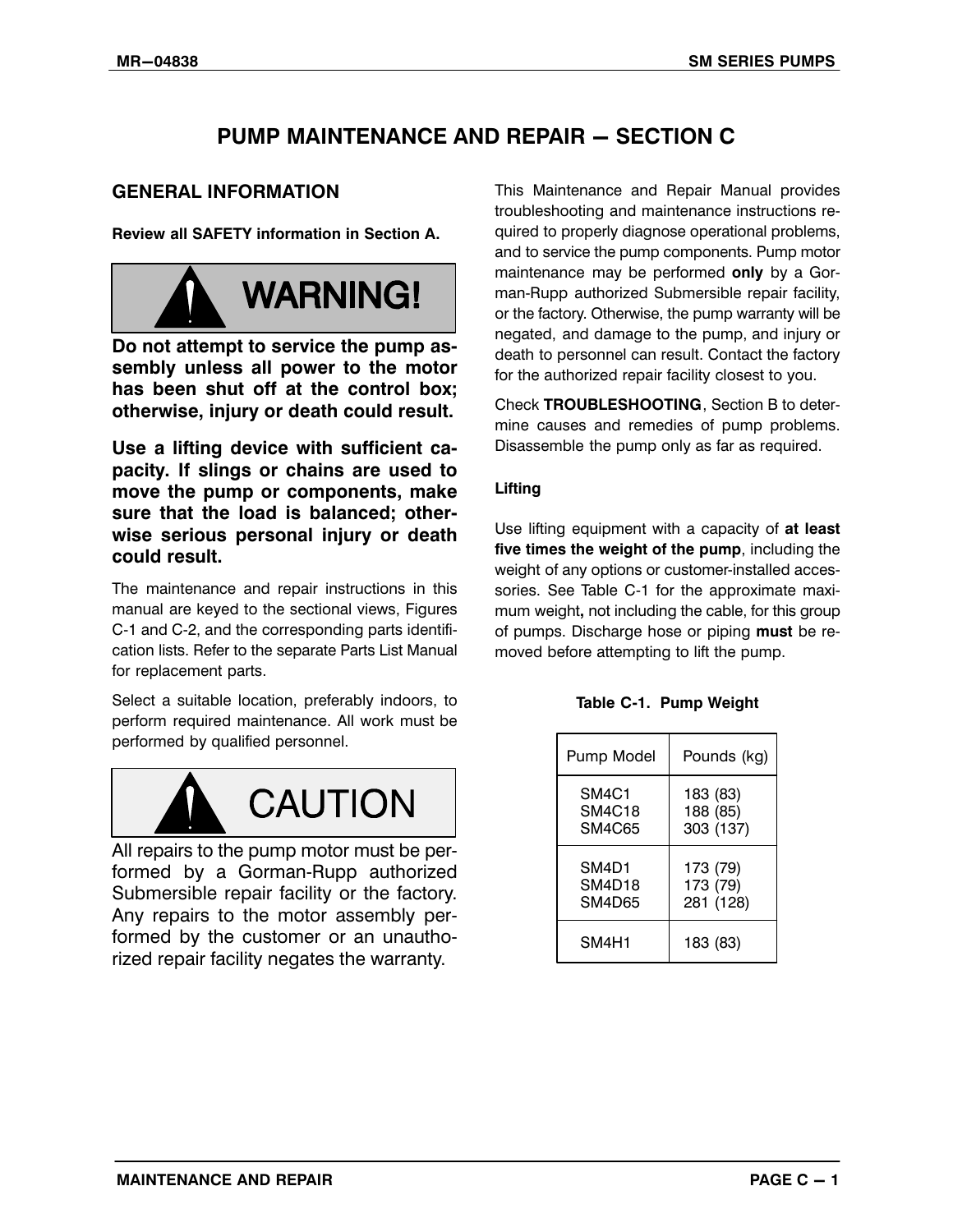

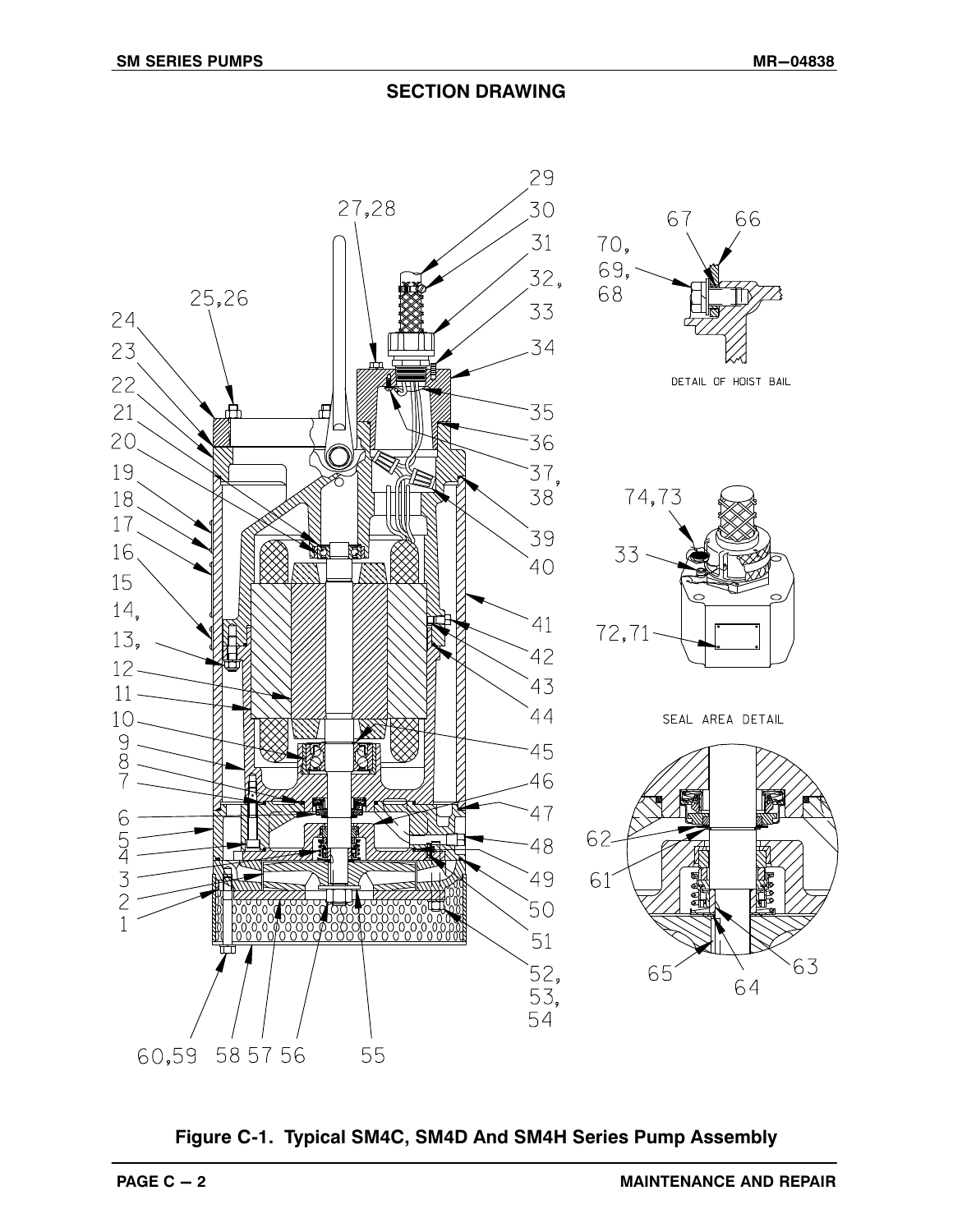#### **Typical SM4C, SM4D And SM4H Series Pump Assembly Parts Identification List**

Refer to the separate Parts List Manual for serviceable parts, part numbers and quantities.

| <b>ITEM</b><br>NO.      | PART NAME                      | <b>ITEM</b><br>NO. | PART NAME                          |
|-------------------------|--------------------------------|--------------------|------------------------------------|
| $\mathbf{1}$            | <b>DIFFUSER</b>                | 38                 | ROUND HEAD MACH SCREW              |
| $\overline{c}$          | <b>IMPELLER</b>                | 39                 | <b>PUMP CASING O-RING</b>          |
| 3                       | <b>SEAL ASSEMBLY</b>           | 40                 | <b>CONNECTOR</b>                   |
| $\overline{\mathbf{4}}$ | SOCKET HEAD CAPSCREW           | 41                 | <b>PUMP CASING</b>                 |
| 5                       | <b>INTERMEDIATE</b>            | 42                 | PIPE PLUG                          |
| $\,6\,$                 | <b>SEAL ASSEMBLY</b>           | 43                 | ALLEN HEAD SETSCREW                |
| $\overline{7}$          | <b>INTERMEDIATE O-RING</b>     | 44                 | <b>MOTOR HOUSING O-RING</b>        |
| 8                       | <b>INTERMEDIATE O-RING</b>     | 45                 | <b>SNAP RING</b>                   |
| 9                       | LOWER MOTOR HOUSING            | 46                 | <b>SEAL PLATE</b>                  |
| 10                      | LOWER BALL BEARING             | 47                 | <b>INTERMEDIATE O-RING</b>         |
| 11                      | <b>STATOR</b>                  | 48                 | SEAL CAVITY FILL PLUG              |
| 12 <sub>2</sub>         | ROTOR & SHAFT ASSEMBLY         | 49                 | <b>SEAL PLATE O-RING</b>           |
| 13                      | <b>STUD</b>                    | 50                 | <b>DIFFUSER O-RING</b>             |
| 14                      | <b>DEFORM LOCKNUT</b>          | 51                 | FLAT HEAD MACHINE SCREW            |
| 15                      | <b>LOCKWASHER</b>              | 52                 | <b>STUD</b>                        |
| 16                      | PENN DOER APPL PLATE           | 53                 | <b>LOCKWASHER</b>                  |
| 17                      | <b>MSHA PLATE</b>              | 54                 | <b>HEX NUT</b>                     |
| 18                      | <b>DRIVE SCREW</b>             | 55                 | <b>FLAT WASHER</b>                 |
| 19                      | <b>NAME PLATE</b>              | 56                 | <b>IMPELLER NUT</b>                |
| 20                      | <b>UPPER BALL BEARING</b>      | 57                 | <b>WEAR PLATE</b>                  |
| 21                      | <b>SPRING WASHER</b>           | 58                 | <b>STRAINER ASSY</b>               |
| 22                      | UPPER MOTOR HOUSING            | 59                 | <b>HEX HEAD CAPSCREW</b>           |
| 23                      | <b>DISCHARGE FLANGE GASKET</b> | 60                 | <b>LOCKWASHER</b>                  |
| 24                      | <b>DISCHARGE FLANGE</b>        | 61                 | <b>RETAINING RING</b>              |
| 25                      | <b>STUD</b>                    | 62                 | ADJUSTING SHIM SET                 |
| 26                      | <b>HEX NUT</b>                 | 63                 | <b>SHAFT SLEEVE</b>                |
| 27                      | <b>HEX HEAD CAPSCREW</b>       | 64                 | <b>IMPELLER ADJUSTING SHIM SET</b> |
| 28                      | <b>LOCKWASHER</b>              | 65                 | <b>IMPELLER KEY</b>                |
| 29                      | 50' CABLE ASSEMBLY             | 66                 | <b>HOIST BAIL</b>                  |
| 30                      | <b>HOSE CLAMP</b>              | 67                 | <b>BAIL BUSHING</b>                |
| 31                      | <b>CABLE GRIP ASSY</b>         | 68                 | <b>FLAT WASHER</b>                 |
| 32                      | ALLEN HEAD SETSCREW            | 69                 | <b>LOCKWASHER</b>                  |
| 33                      | ALLEN HEAD SETSCREW            | 70                 | <b>HEX HEAD CAPSCREW</b>           |
| 34                      | <b>TERMINAL HOUSING</b>        | 71                 | <b>APPROVAL PLATE</b>              |
| 35                      | <b>RTV SILICONE SEALANT</b>    | 72                 | <b>DRIVE SCREW</b>                 |
| 36                      | <b>TERMINAL HOUSING O-RING</b> | 73                 | <b>SEALING WIRE</b>                |
| 37                      | <b>T TYPE LOCKWASHER</b>       | 74                 | <b>LEAD SEAL</b>                   |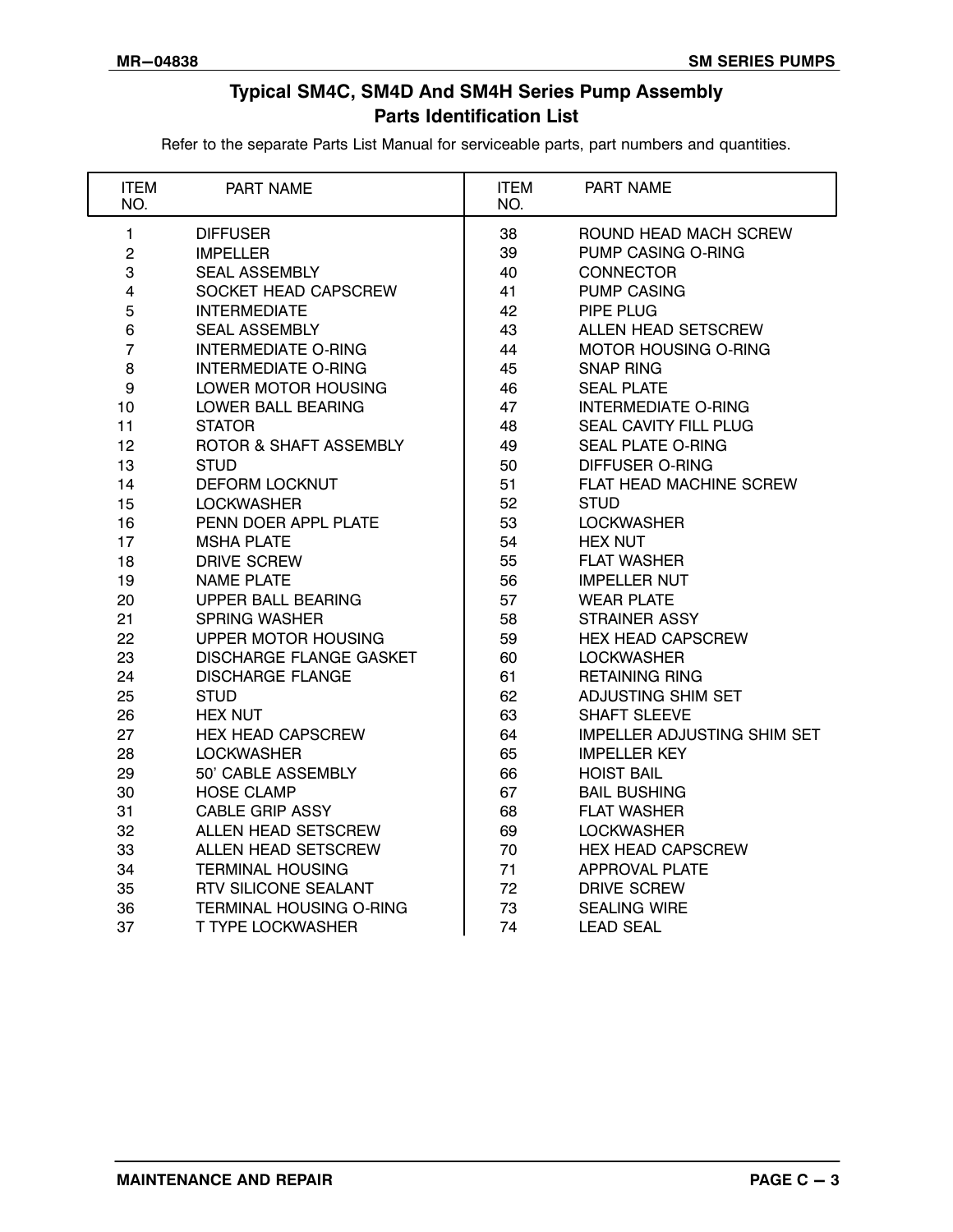#### **PUMP END DISASSEMBLY**

References are to Figure C‐1.

#### **Review all SAFETY information in Section A.**

Follow the instructions on all tags, label and decals attached to the pump.

All functions performed by the customer on the pump or control must be done in accordance with MSHA, schedule 2G regulations to ensure the explosion‐proof integrity. No alterations of original design may be made without the consent of the Gorman‐Rupp Company and MSHA.



**The electrical power used to operate this pump is high enough to cause injury or death. Make certain that the control handle on the control box is in the off position and locked out, or that the power supply to the control box has been otherwise cut off and locked out, before attempting to open or service the pump assembly. Tag electrical circuits to prevent accidental start‐up.**



**Do not open the control box in an explosive atmosphere. When sealed, the control box is explosion proof to prevent the ignition of combustible gases. Opening the box in an explosive atmosphere could result in fire or explosion.**

Before attempting to service the pump or control, terminate the power supply to the control box. Close the discharge throttling valve, if so equipped.

Use the hoisting bail to remove the pump from the wet well or sump, and move it to a location where the discharge line can be removed. It is not necessary to disconnect a flexible discharge hose before removing the pump. If rigid discharge piping is used, disconnect the piping before attempting to move the pump.



**Do not attempt to lift the pump by the motor power cable or the piping. Attach proper lifting equipment to the lifting device fitted to the pump. If chains or cable are wrapped around the pump to lift it, make certain that they are positioned so as not to damage the pump, and so that the load will be balanced.**

Select a suitable location, preferably indoors, to perform the degree of maintenance required. If the motor housing is to be opened, the work must be done in a clean, well‐equipped shop. All maintenance functions must be done by qualified personnel.

Check the chart in **TROUBLESHOOTING**, Section B of this manual, to determine the nature of the pump problem. If the problem is mechanical in nature, such as worn pump parts, seal replacement, lubrication, etc., refer to **PUMP END DISASSEM-BLY** for instructions.

If the problem is electrical, complete disassembly may not be required. Refer to **Electrical Testing** in **TROUBLESHOOTING**, Section B, and have a qualified electrician check the control box, cable and terminal housing. If the problem is determined to be in the motor, proceed with **PUMP END DIS-ASSEMBLY,** followed by **MOTOR DISASSEMBLY**. Otherwise, see **Terminal Housing And Power Cable Disassembly**.

Carefully inspect any O‐rings or gaskets before removal and cleaning to determine if a proper seal and compression existed prior to disassembly. If sealing was faulty or questionable, the cause must be determined and corrected before reassembly. All gaskets and most O‐rings **must** be replaced if disturbed. Repair gaskets and O‐rings are listed in the Parts List manual.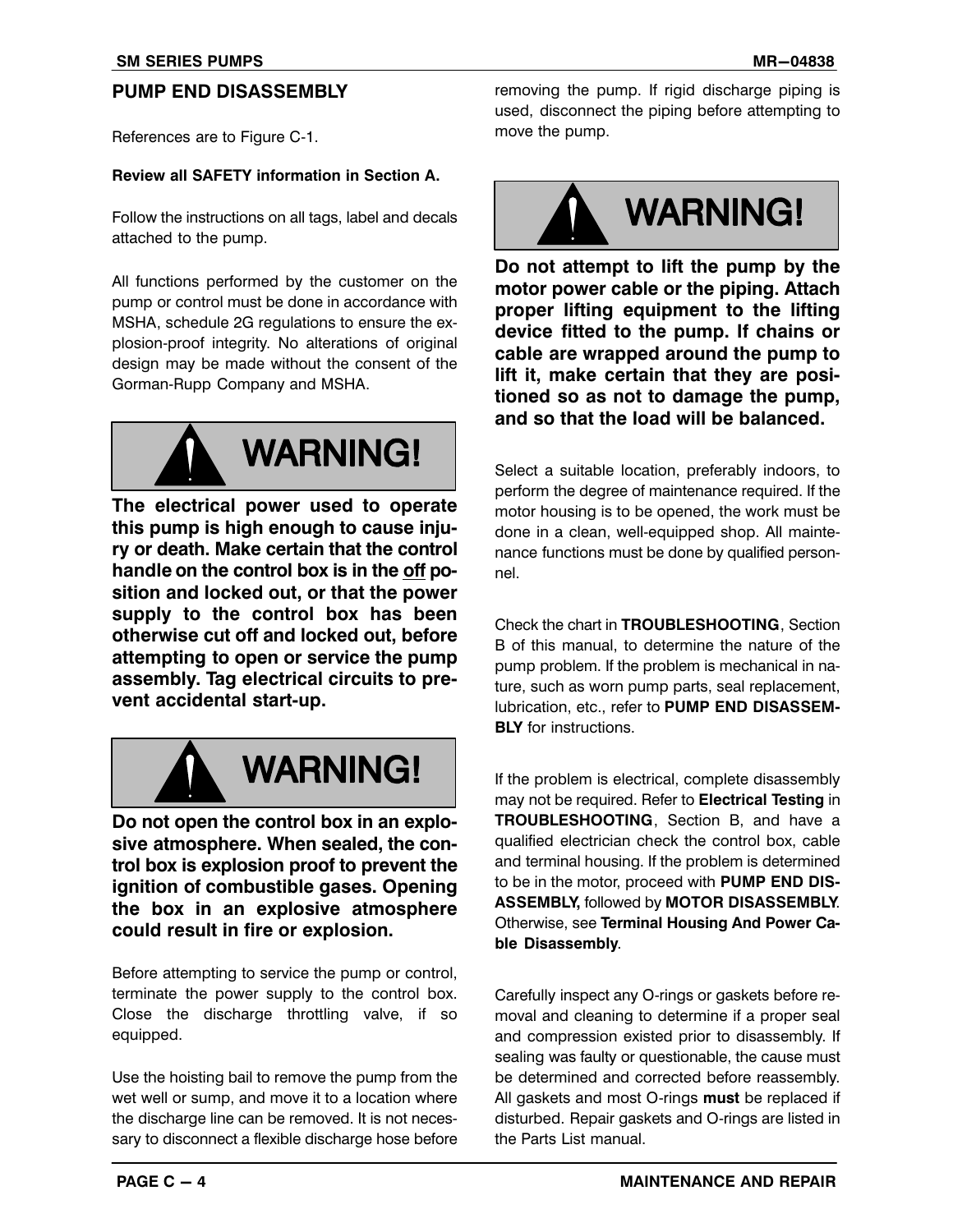#### **PUMP END DISASSEMBLY**

#### **Strainer Removal**

#### **(Figure C‐1)**

To remove the strainer assembly (58), raise the pump slightly, or lay it on its side and disengage the hardware (59 and 60) securing the strainer to the diffuser (1). If the impeller (2) is clogged, the debris can usually be removed without further disassembly.

#### **Draining Oil From Seal Cavity**

#### (**Figure C‐1)**

If any further disassembly is to be performed on the pump, the seal oil cavity must be drained.



Let the pump cool before removing the seal cavity drain plug. Pressure built up within a hot pump could cause the oil to spray out when the plug is removed. Remove the plug slowly and permit pressure to vent to atmosphere.

With the pump in a vertical position, clean any dirt from around the seal cavity drain plug (48). Remove the plug, and drain the seal oil into a **clean** container. Inspect the oil for water, dirt, or cloudy condition which could indicate lower seal failure or poor gasket seal.

#### **Positioning Pump For Disassembly**

#### **(Figure C‐1)**

It is recommended that the pump be positioned upside‐down during disassembly. To hold the pump in the inverted position, screw a pipe in the discharge flange (24) and clamp it in a large vise. Be careful not to damage the terminal housing and cable assembly (34 and 29) while in this position. Use adequate equipment and personnel to safely handle the pump until it is secured. If inverting the pump is not practical, lay the pump on its side and secure it to prevent rolling.

#### **Wear Plate Removal**

#### **(Figure C‐1)**

To remove the wear plate (57), disengage the hardware (53 and 54) securing the wear plate and diffuser (1) to the intermediate (5). Remove the wear plate and diffuser. Remove and discard the diffuser O‐ring (50).

#### **Impeller Removal**

#### **(Figure C‐1)**

Wedge a piece of wood between the vanes of the impeller (2) and the intermediate studs (52). Remove the impeller nut (56) and washer (55).

Remove the wood and pry the impeller off the shaft using two screwdrivers. Use caution when removing the impeller; tension on the seal spring will be released. Retain the impeller key (65).

Remove the impeller adjusting shim set (64). For ease of reassembly, tie and tag the shims or measure and record their thickness.

#### **Lower Seal Removal**

#### **(Figures C‐1 and C‐2)**

Remove the spring retainer and the seal spring. Carefully pull the sleeve (63) and rotating portion of the lower seal assembly off the shaft as a unit.

Lubricate the sleeve adjacent to the seal, and work oil under the bellows assembly. Slide the rotating portion of the seal from the sleeve.

Remove the flat head machine screws (51). Slide the seal plate (46) and the stationary portion of the lower seal assembly off the shaft as a unit. Remove and discard the seal plate o‐ring (49).

Place a **clean** cloth on a flat surface and place the seal plate on the cloth with the impeller side down. Use a drift pin or screwdriver to press on alternate sides of the stationary seat until the stationary element and seat are removed.

The rotating and stationary seal elements are precision finished and subject to wear. The complete seal should be replaced with each overhaul to ensure trouble‐free operation. However, if the old seal must be reused, wrap the seal faces individually in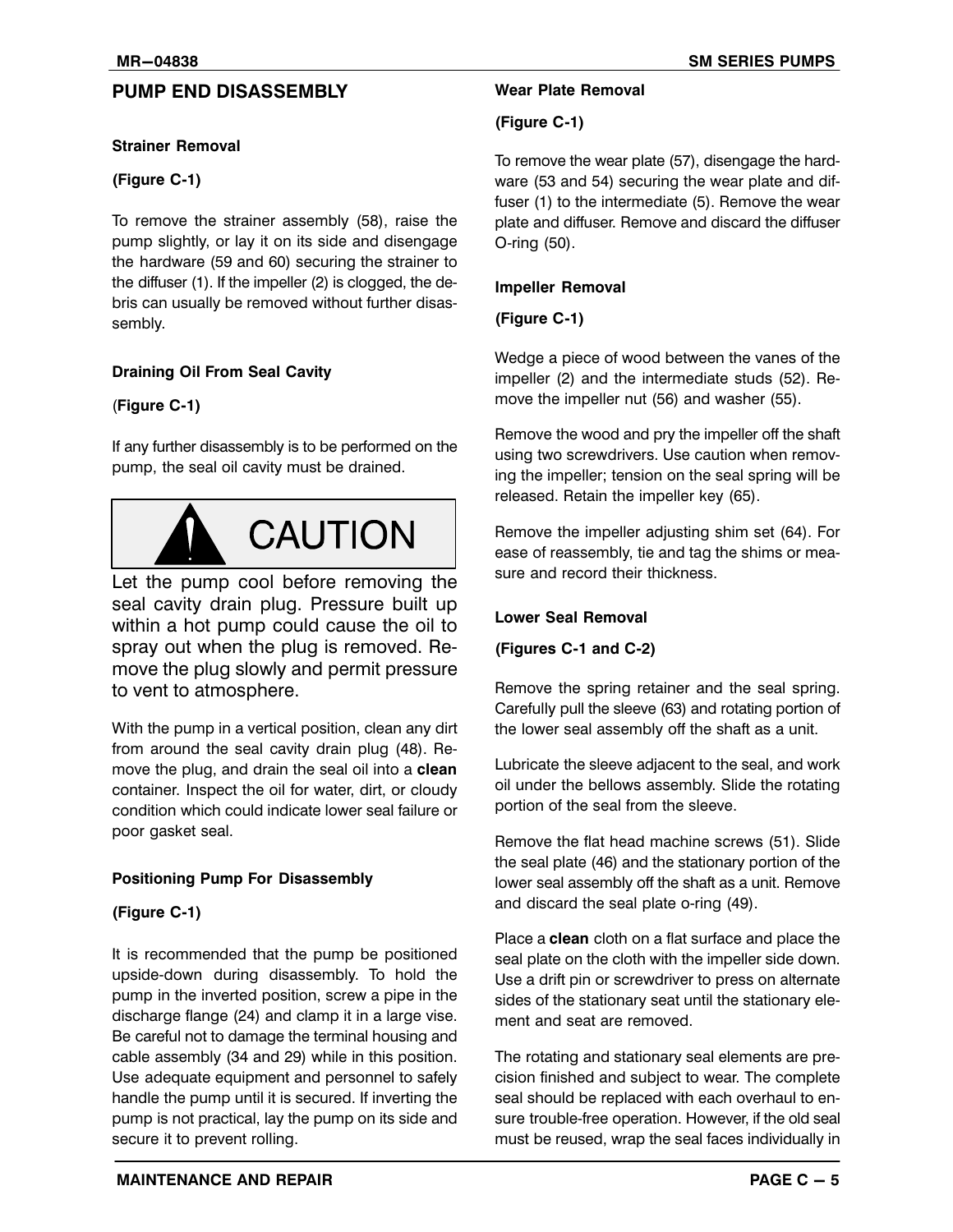clean tissue paper to prevent damage to the sealing surfaces.

If no further disassembly is required, proceed to the appropriate areas in **PUMP END REASSEMB-LY**.

#### **Upper Seal Removal**

#### **(Figure C‐1 And C‐2)**

It is not necessary to remove the intermediate (5) to remove the upper seal assembly. If necessary to remove the intermediate, however, disengage the socket head capscrews (4) and separate the intermediate from the lower motor housing. Remove the O-rings (7 and 8). Remove the O-ring (47) and pump casing (41).

The lower motor housing (9) and upper seal assembly (6) must be removed as a unit to determine if the upper seal assembly is leaking, and to replace the seal if it is leaking.

With the pump end disassembled and the intermediate and pump casing removed, remove the hardware (14 and 15). Carefully pull straight up on the impeller end of the rotor shaft until the assembled lower motor housing, seal, bearings (10 and 20), and shaft and rotor assembly (12) are free from the upper motor housing (22).

Inspect the rotor, stator, and inside of the motor housing for evidence of upper seal leakage. If no leakage is observed, the seal can be reused. However, if leakage is apparent, the lower motor housing and seal assembly must be separated from the rotor and shaft assembly. Cover the upper motor housing with a clean cloth after inspection to prevent contamination.

If the seal assembly does not require replacement, proceed to **Cleaning And Inspection Of Pump Parts**, followed by **Lower Seal Installation**.

If seal replacement is required, place the lower motor housing, seal, bearings, and shaft and rotor assembly on a clean, dry work surface, and remove the retaining ring (61) using snap ring pliers. Use caution when removing the retaining ring; tension of the seal spring will be released. Remove the adjusting shims (62). Tie and tag the shims, or meas-

ure and record their thickness for ease of reassembly.

Carefully slide the lower motor housing and seal assembly off the shaft as a unit. Use a hammer and punch (or other suitable tool) to tap the seal assembly out of the lower motor housing from the back side.

#### **NOTE**

*The seal assembly will be damaged or destroyed during removal.*

Remove the motor housing O‐ring (44).

#### **NOTE**

*If the motor housing components are to be serviced, see* **MOTOR DISASSEMBLY** *in this section. Do not reassemble the pump end components at this time.*

If no further disassembly is required, proceed to **PUMP END REASSEMBLY**.

#### **PUMP END REASSEMBLY**

#### **NOTE**

*Reuse of old O‐rings, gaskets, or shaft seal parts will result in premature leakage or reduced pump performance. It is strongly recommended that new gaskets and shaft seal assemblies be used during reassembly (see the parts lists for numbers).*

#### **Cleaning And Inspection Of Pump Parts**

#### **(Figure C‐1)**

Carefully inspect any O‐rings or gaskets before removal and cleaning to determine if a proper seal and compression existed prior to disassembly. If sealing was faulty or questionable, the cause must be determined and corrected before reassembly. Replace any parts as required.

#### **NOTE**

*The upper seal assembly will be damaged or destroyed if removed from the lower motor housing. If the seal was not removed from the lower motor housing, clean and inspect all pump end parts as*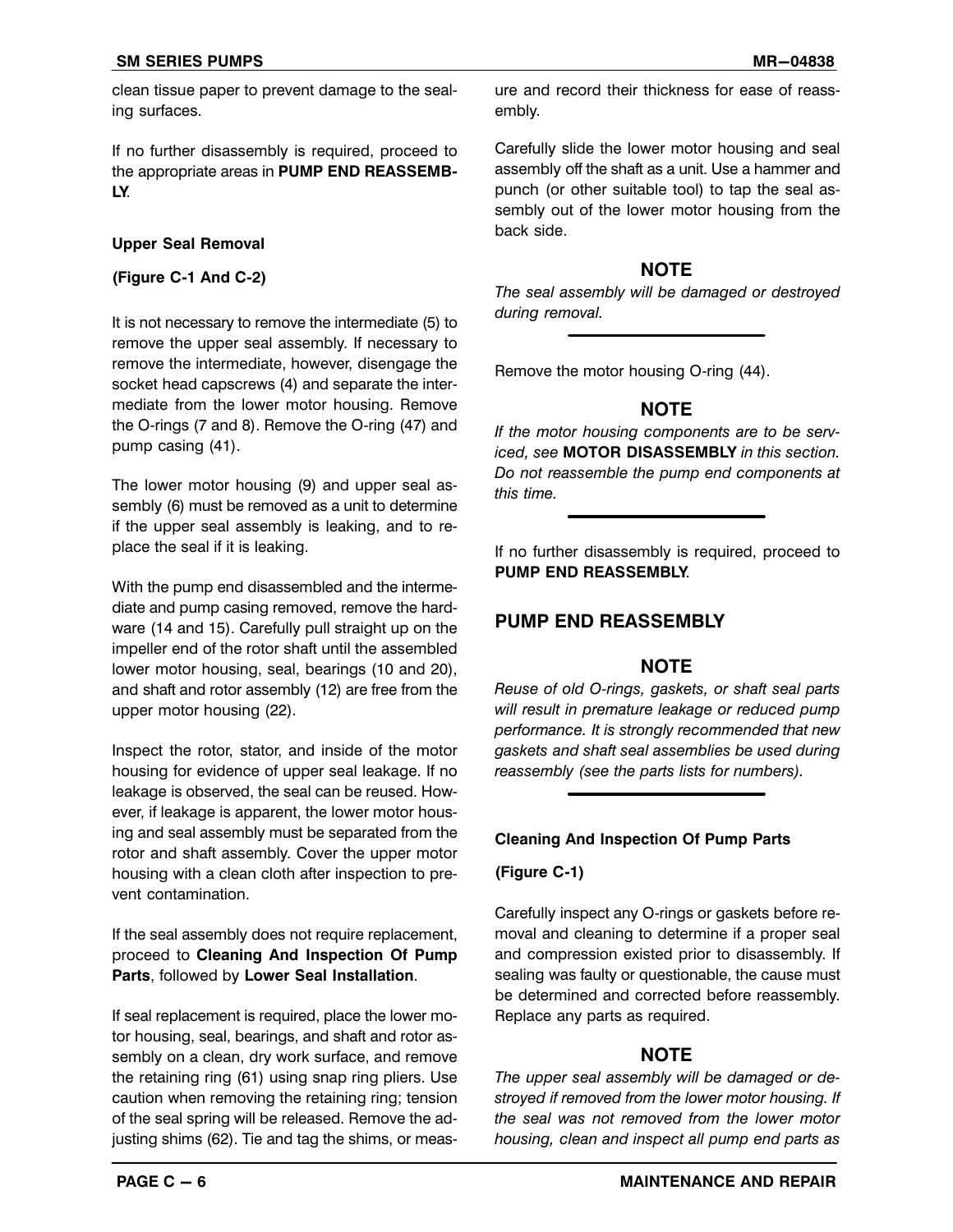*follows, then reinstall the seal assembly and lower motor housing as a unit.*

Thoroughly clean all reusable parts with a soft cloth soaked in cleaning solvent. Use a clean cloth lightly dampened with solvent to clean the lower end of the motor housing, intermediate, and seal plate. **Do not** allow the solvent to enter the motor.



**Most cleaning solvents are toxic and flammable. Use them only in a well ventilated area free from excessive heat, sparks, and flame. Read and follow all precautions printed on solvent containers.**

Remove all O‐rings and gaskets, and clean the sealing surfaces of dirt or gasket material. Be careful not to scratch gasket surfaces.

Inspect the rotor shaft for damaged threads, scoring, or nicks. Remove nicks and burrs with a fine file or hand honing stone to restore original contours. If the shaft is bent or severely damaged, the rotor and shaft must be replaced as an assembly (see **MOTOR DISASSEMBLY**).

#### **Upper Seal Installation**

#### **(Figures C‐1 and C‐2)**

If the upper seal assembly **was not removed** from the lower motor housing at disassembly, replace the O‐ring (44) and lightly lubricate it with oil. Check to ensure that the spring washer (21) is properly positioned, and slide the rotor and shaft assembly, bearings, lower motor housing, and seal assembly into the upper motor housing (22) until fully seated. Apply 'Never-Seez' or equivalent compound on the threads of the studs (13), and secure the motor housings by torquing the hardware (14 and 15) to 20 ft. lbs. (240 in. lbs or 2,8 m. kg.).

If a **new** seal is to be installed, do not unwrap it until time of installation. Cleanliness of seal components is critical, especially the seal faces.

Clean the rotor shaft and seal cavity area of the lower motor housing. Be sure the area is dry and free of lint and dirt. **Do not** permit cleaning solvent or debris to fall into the motor cavity.

Check to ensure that the spring washer (21) is properly positioned, and slide the rotor and shaft assembly and bearings into the upper motor housing until fully seated.

Replace the O‐ring (44) and lightly lubricate it with oil. Slide the lower motor housing over the shaft and rotor assembly until fully seated. Apply 'Never-Seez' or equivalent compound on the threads of the studs (13), and secure the motor housings by torquing the hardware (14 and 15) to 20 ft. lbs. (240 in. lbs or 2,8 m. kg.).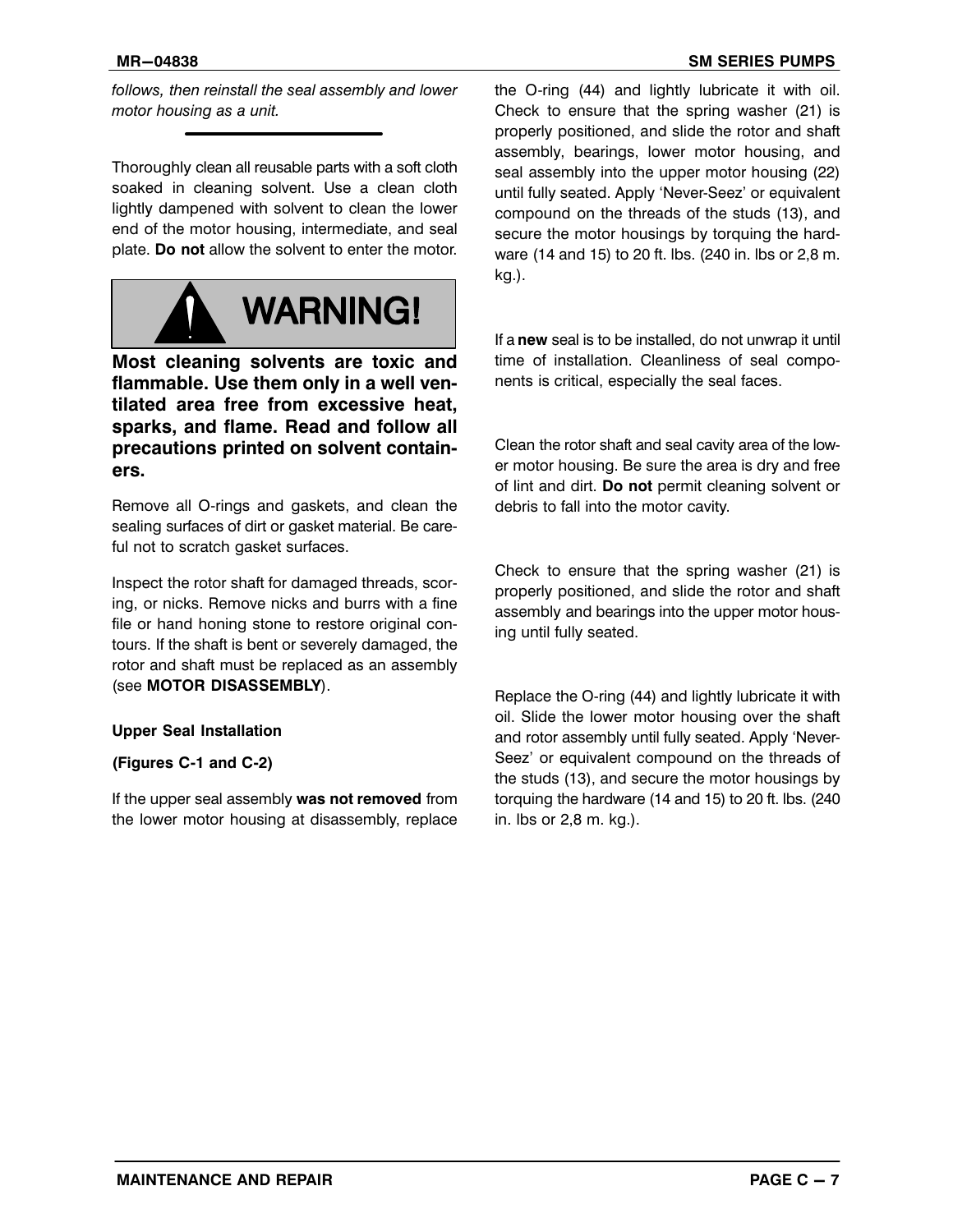

**Figure C‐2. Upper Seal Assembly**

If all of the original motor parts are being reused, the same thickness of shims (62) as previously removed may be installed. However, if new motor parts are being installed that will affect parts "stackup", or if the thickness of shims removed at disassembly is unknown, it will be necessary to measure the seal bore in the intermediate to determine the required shim thickness. This distance is measured from the bottom of the bore in the motor housing to the motor side of the retaining ring (61). Select the required combination of shims to obtain a seal working height of 0.720 to 0.780 inches (18,3 to 19,8 mm) as shown in Figure C‐2.

New seal assemblies are equipped with retaining clips for storage purposes. **These clips must be removed** before installing the seal assembly.



**New seal assemblies are equipped with spring holding clips for storage purposes. Remove and discard these clips before proceeding with seal reassemb-** **ly. When removing the clips, use caution so that they do not pop off abruptly and cause personal injury. Failure to remove these clips can result in seal failure and pump damage.**

Lubricate the shaft and the outer edge of the seal assembly with a **light** coating of oil, and press the seal assembly into the motor housing bore until fully seated. Use a suitable sized sleeve which contacts **only** the outer metal edge to press the seal into place. Exert even pressure around the metal edge to prevent cocking or damage.



Press only on the outer edge of the seal assembly to prevent damage to the polished surfaces of the rotating and stationary seal faces.

Install the required thickness of shims (62), and secure with the retaining ring (61).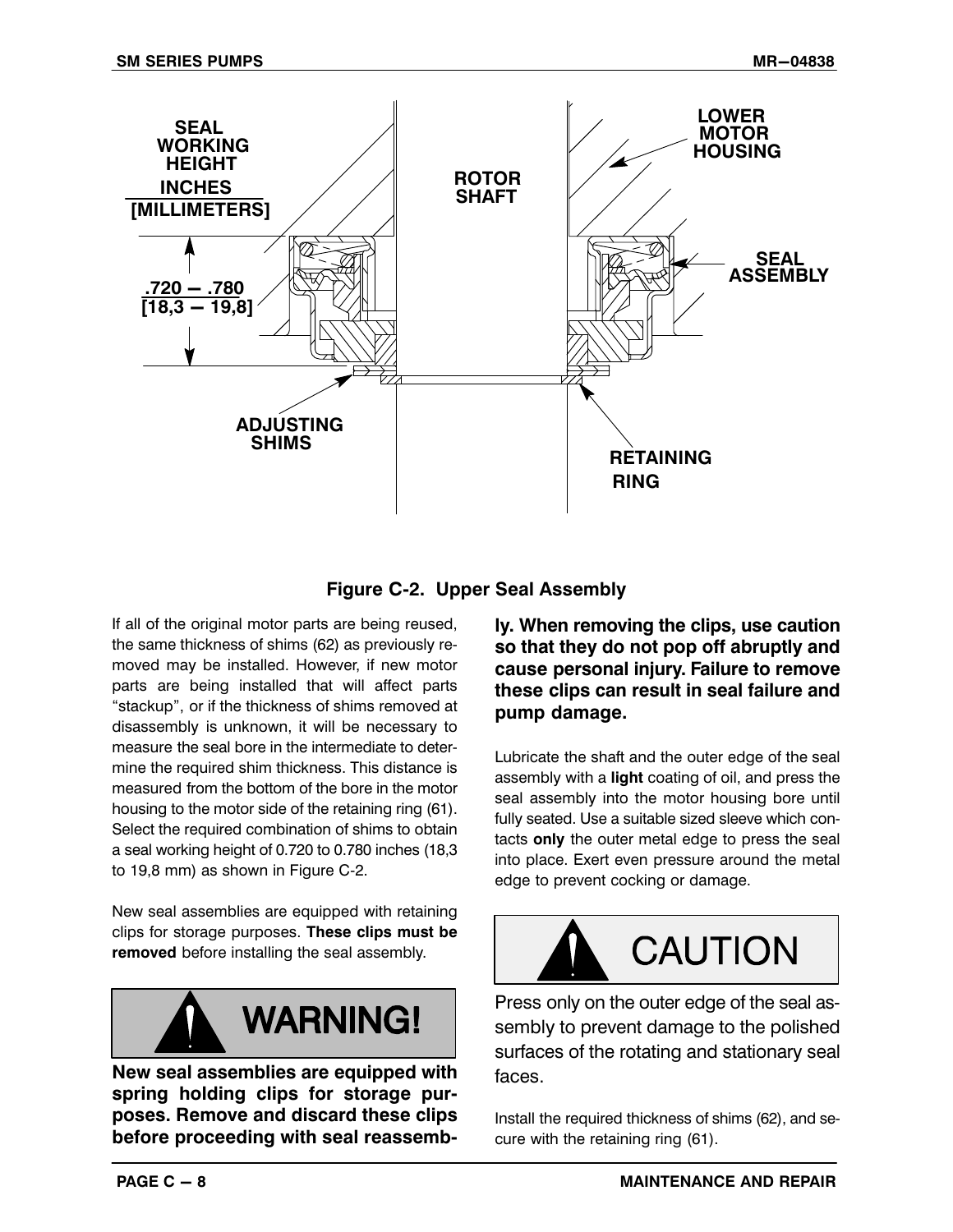#### **Seal Plate Installation**

#### **(Figure C‐1)**

If the intermediate (5) was removed, thoroughly clean the intermediate with cleaning solvent, and replace the O-rings (7 and 8). Replace the O-ring (39). Position the pump casing (41) on the upper motor housing. Replace the O‐ring (47), and slide the intermediate over the shaft until fully seated in the lower motor housing. Apply 'Never-Seez' or equivalent compound on the threads of the socket head capscrews (4), and secure the intermediate by torquing the capscrews to 22 ft. lbs. (264 in. lbs. or 3,04 m, kg.).

Thoroughly clean the seal plate with cleaning solvent. The seal seat bore must be free of burrs and nicks which could damage the seal seat O‐rings.

Coat the O‐ring (49) with light oil, and install it on the seal plate shoulder. Press the seal plate into the motor housing until fully seated. Be careful not to damage the O‐ring. Secure the seal plate to the intermediate with the flat head machine screws (51).

#### **Lower Seal Installation**

#### **(Figures C‐1 and C‐3)**

**Do not** unwrap a new seal assembly until time of installation. Cleanliness of seal components is critical, especially the seal faces.

**Be sure** the bore in the seal plate (where the stationary seat fits) and rotor shaft are clean, dry, and free of dirt or lint. Inspect the bore for burrs or nicks that might cut the seal seat or prevent a good seal. Apply a **light** coating of oil to the shaft and seal plate bore.

The lower seal is not normally reused because wear patterns on the finished faces cannot be realigned during reassembly. This could result in premature failure. If necessary to reuse an old seal in an emergency, **carefully** wash all metallic parts in fresh cleaning solvent and allow to dry thoroughly.

Handle the seal parts with extreme care to prevent damage. Be careful not to contaminate precision finished faces; even fingerprints on the faces can shorten seal life. If necessary, clean the faces with a non‐oil based solvent and a clean, lint‐free tissue. Wipe **lightly** in a circular pattern to avoid scratching the faces.

Inspect the seal components for wear, scoring, grooves, and other damage that might cause leakage. Clean and polish the spacer sleeve, or replace it if there are nicks or cuts on either end. If any components are worn, replace the complete seal; **never mix old and new seal parts**.

If a replacement seal is being used, remove it from the container and inspect the precision finished faces to ensure that they are free of any foreign matter

To ease installation of the seal, lubricate the bellows and stationary seat with water or a very **small** amount of light lubricating oil, and apply a drop of light lubricating oil on the finished faces. Assemble the seal as follows, (see Figure C‐3).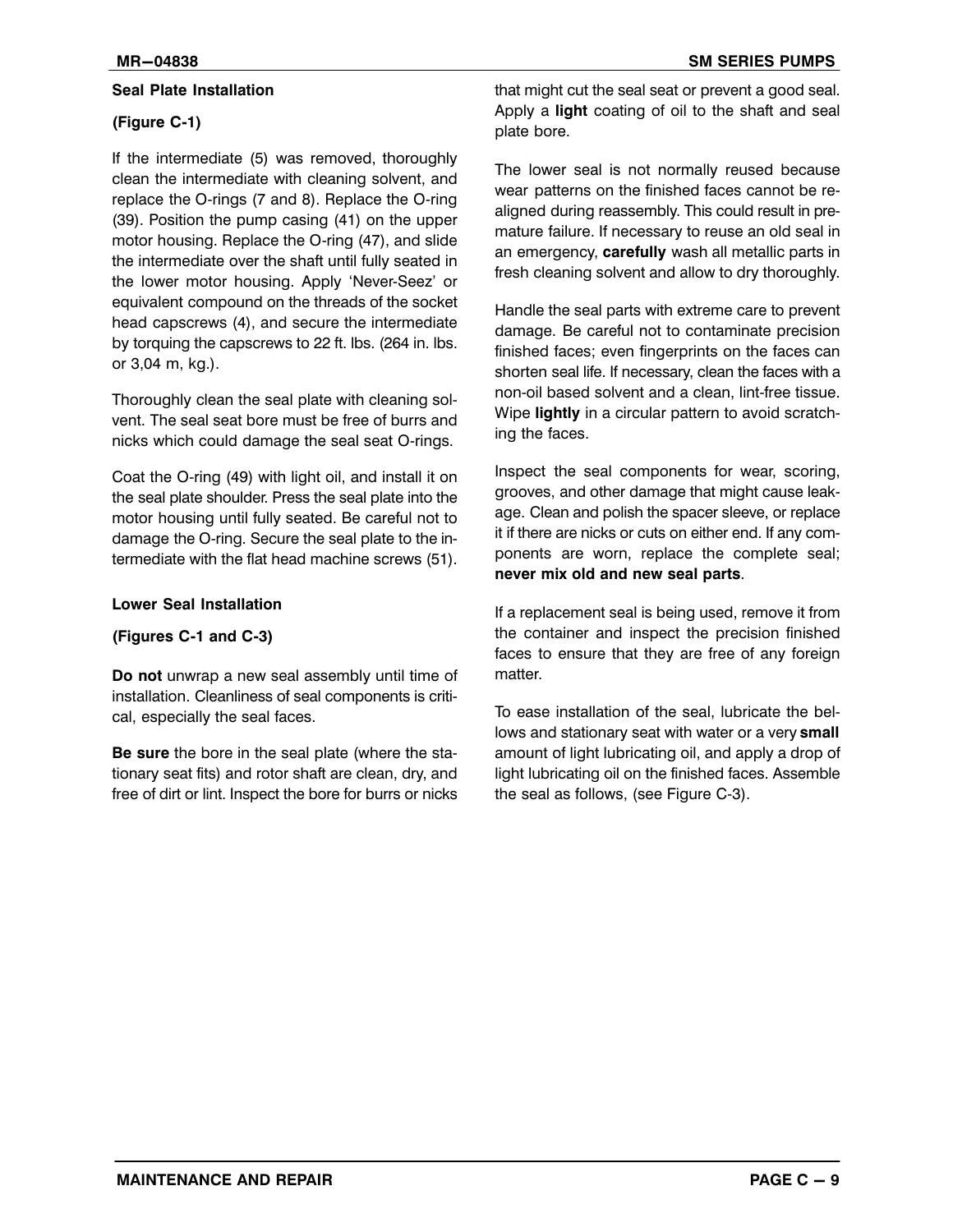

**Figure C‐3. Lower Seal Assembly**



This seal is not designed for operation at temperatures above 160 $\degree$  F (71 $\degree$  C). Do not use at higher operating temperatures.

#### **NOTE**

*When pressing seal components onto the rotor shaft, use hand pressure only. A push tube cut from a length of plastic pipe will aid in installing seal components. The I.D. of the push tube should be approximately the same as the I.D. of the seal spring.*

Unpack the stationary seal seat and element. Subassemble the element into the seat, and place a clean tissue over the seal face. Apply a **light** coat of oil to the seat O‐ring, and use your fingers to press the seat and element into the bore. Apply equal pressure on opposite sides of the seat until the assembly bottoms against the bore shoulder. Remove the tissue and inspect the seal face to ensure that it is clean and dry. If cleaning is necessary, use a **clean** tissue to wipe lightly in a circular pattern.

Unpack the rotating portion of the seal. Be certain the sealing face of the rotating element is free of grit or surface damage. Place a **small** amount of grease at equal spaces on the back of the element, and assemble the drive grooves of the rotating element into the drive lugs of the bellows retainer. The grease should hold the element in position until the seal is installed.

Apply a light coating of oil to the seal seating surface on the shaft, the shaft sleeve O.D. and I.D. of the bellows. Position the rotating seal portion on the sleeve (63) with the seal face toward the chamfered end of the sleeve. Apply firm, steady pressure, with clean hands, on the seal retainer until it slides down the sleeve.

Slide the sleeve and rotating portion of the seal over the shaft until the sleeve seats squarely against the shaft shoulder. Continue to press on the seal retainer until the seal slides over the shaft and the seal faces contact.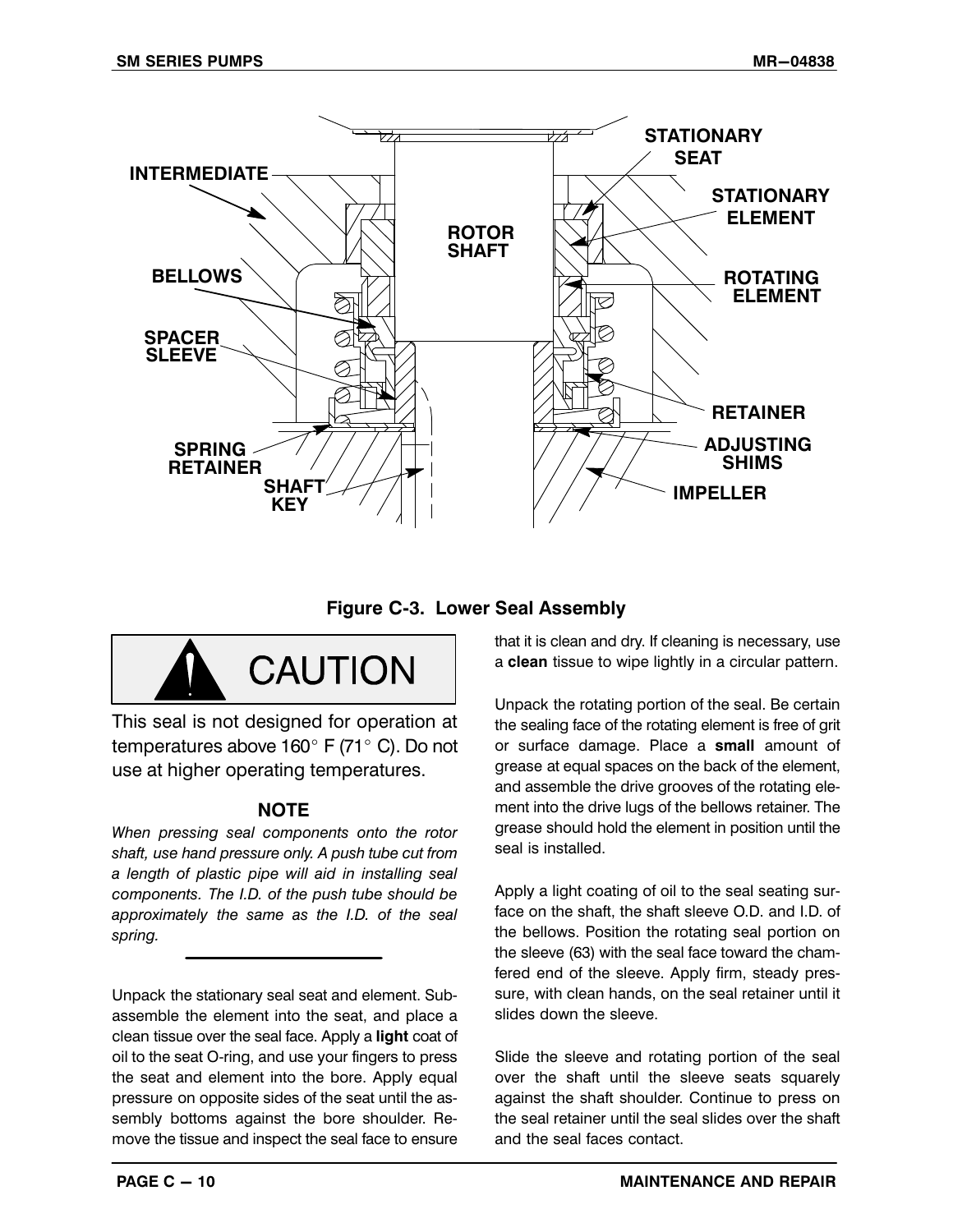Slide the seal spring over the shaft and bellows retainer, and install the spring retainer. See Figure C‐3 for proper order of seal assembly.

#### **Impeller Installation**

#### **(Figure C‐1)**

Inspect the impeller (2) for cracks, broken vanes, or wear from erosion, and replace it if damaged. Clean the threads on the rotor shaft to remove any old thread locking material.

Install the same thickness of impeller adjusting shims (64) as previously removed on the rotor shaft. Install the impeller key (65) in the shaft keyway, align the impeller keyway, and press the impeller onto the shaft until it seats firmly against the adjusting shims.

For maximum pump efficiency, the impeller must be centered within the volute scroll. To verify the impeller positioning, measure the diffuser and impeller as shown in Figure C‐4. Add or remove impeller adjusting shims until dimension "A" equals dimension "B".



#### **Figure C‐4. Centering Impeller Within Diffuser**

#### **NOTE**

*After the impeller has been properly positioned, check for free rotation. Correct any scraping or binding before further reassembly.*

Install the impeller washer (55) and torque the impeller nut (56) to 120 ft. lbs. (1440 in. lbs. or 16,6 m. kg.).

Install a new O‐ring (50) in the intermediate, and position the diffuser (1) over the studs (52). Position the wear plate (57) against the diffuser, and secure with the hardware (53 and 54).

For maximum pump efficiency, there should be a clearance of .008 to .015 inch (0,20 to 0,38 mm) between the impeller and the wear plate (57). Use a feeler gauge to measure the clearance, then add or remove impeller adjusting shims as required.

#### **NOTE**

*The impeller and diffuser must be fully seated to obtain an accurate face clearance measurement.*

After the impeller clearance has been set, remove the impeller washer (55) and nut (56) and coat the threads of the rotor shaft with `Loctite Threadlocker No. 242' or equivalent compound. Install the impeller flat washer and nut. Place a block of wood between the vanes of the impeller and one of the studs (52) to prevent shaft rotation, and torque the impeller nut to 120 ft. lbs. (1440 in. lbs. or 16,6 m. kg.). Remove the wood block.

#### **MR-04838 SM SERIES PUMPS**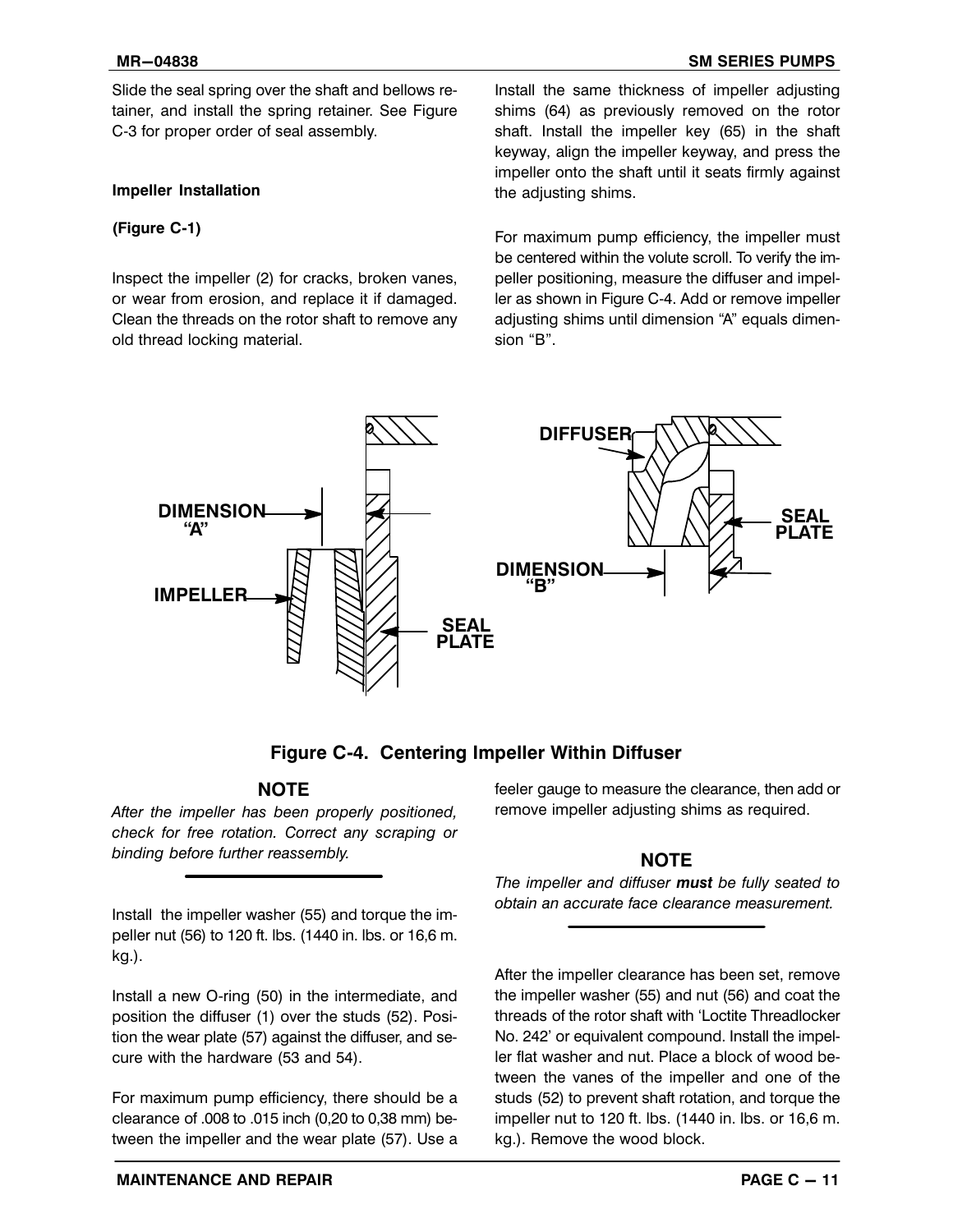#### **Strainer Installation**

#### **(Figure C‐1)**

Inspect the strainer assembly (58) for cracks, distortion or erosion, and replace it if defective.

Position the strainer squarely on the shoulder of the diffuser (1) and secure with the hardware (59 and 60). Make certain that the strainer seats properly against the shoulder of the diffuser. Tighten the capscrews just enough to draw the strainer screen down tightly, but not tight enough to distort it.

See **LUBRICATION** and **FINAL ASSEMBLY** before putting the pump back into service.

#### **MOTOR DISASSEMBLY**

Disassembly of the motor is rarely required except to replace the motor rotor, stator, bearings or intermediate. Do not disassemble the motor unless it is necessary and a clean, well-equipped shop is available.

#### **NOTE**

*It is recommended that a pump with a defective motor be returned to Gorman‐Rupp, or to one of the Gorman‐Rupp authorized Submersible Repair Centers.*



Motor repairs **must be** performed in accordance with MSHA specifications regarding the permissibility of this equipment. Refer to **Installation And Operations** manual.



## **WARNING!**

**The electrical power used to operate this pump is high enough to cause injury or death. Make certain that the control handle on the control box is in the off position and locked out, or that the power supply to the control box has been otherwise cut off and locked out, before**

**attempting to open or service the pump assembly. Tag electrical circuits to prevent accidental start‐up.**

# **WARNING!**

**Do not remove the control box cover in an explosive atmosphere. When sealed, the control box is explosion proof to prevent the ignition of combustible gases. Opening the box in an explosive atmosphere could cause fire or explosion.**

Carefully inspect any O‐rings or gaskets before removal and cleaning to determine if a proper seal and compression existed prior to disassembly. If sealing was faulty or questionable, the cause must be determined and corrected before reassembly. Replace any parts as required.

#### **Terminal Housing And Power Cable Removal And Disassembly**

#### **(Figure C‐1)**

Total disassembly of the terminal housing (34) and power cable (29) is not always required. Disassemble and replace only the parts proven defective by inspection or testing. See **Electrical Testing** in **TROUBLESHOOTING**.

The terminal housing and power cable assembly may be serviced without disassembling the motor housing or pump end. However, the seal cavity oil **must** be drained before attempting to disassemble the motor housing and components. (See **Draining Oil From Seal Cavity** under **PUMP END DIS-ASSEMBLY**.



**Do not remove the terminal housing in an explosive atmosphere. The terminal housing and its O‐ring must remain intact to retain the permissibility of this equipment. Removing the housing in an explosive atmosphere could cause fire or explosion.**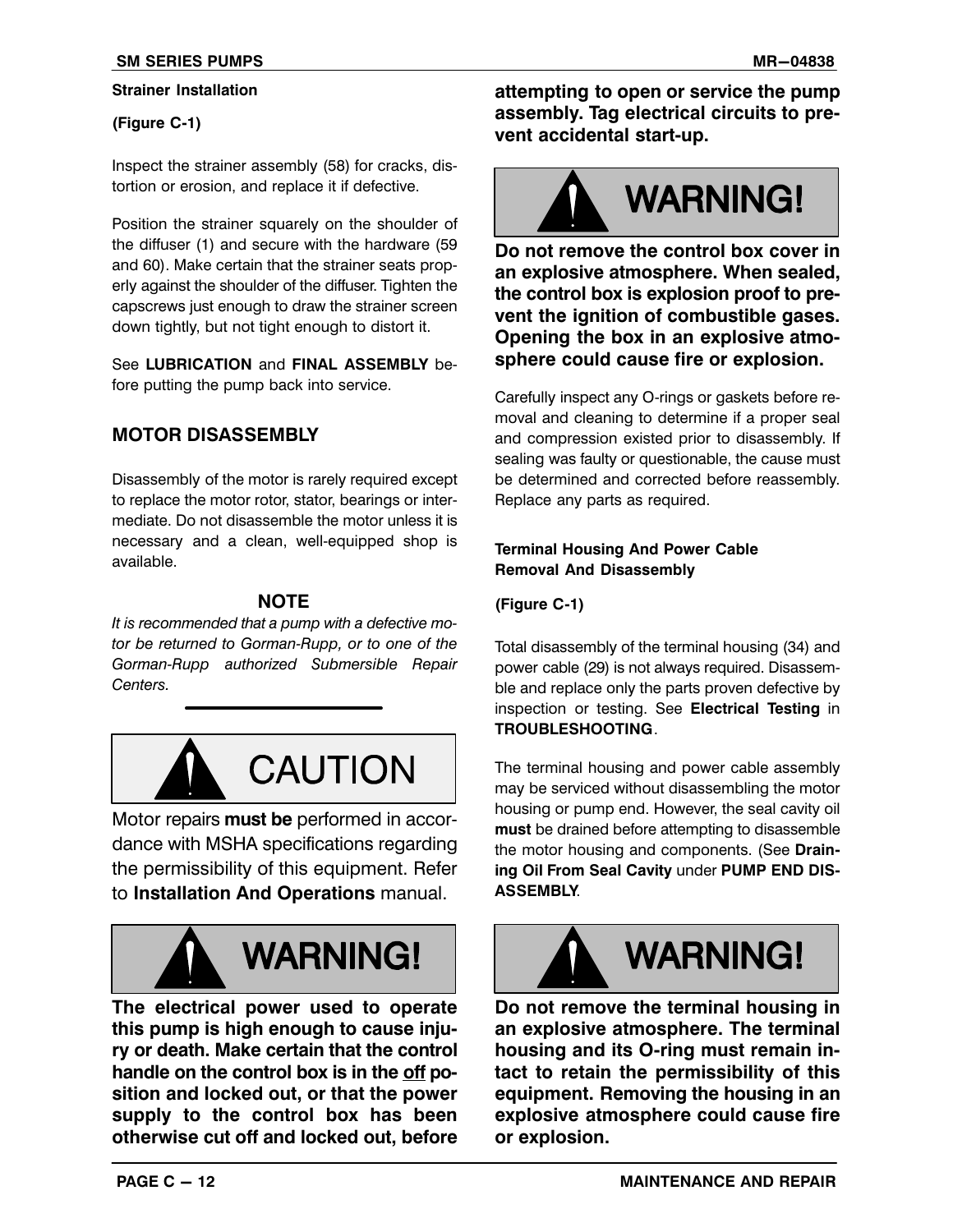Carefully raise the terminal housing from the motor housing until the connectors (40) are accessible. Cut or unwrap the tape from around the connectors, then remove the connectors to disconnect the pump power cable leads from the motor leads.

Remove the O‐ring (36) from the terminal housing. No further disassembly is required to test the stator or power cable.

To remove the power cable (29) and grip (31), disengage the hardware (37 and 38), and disconnect the green ground lead and the yellow ground check lead from the terminal housing. Cut the silicone adhesive (35) from around the power cable leads in the bottom of the grip body. Remove the setscrews (32 and 33) which locks the cable grip body in place in the terminal housing. Cut and remove the seal wire (73) which retains the cable grip to the terminal housing. Unscrew the cable and grip as an assembly from the terminal housing.

To remove the cable grip assembly from the power cable, remove the hose clamp (30), and unscrew the grip nut from the cable grip body. Pull the cable, cable grip mesh, and rubber grommet from the grip body.

Apply oil to the cable O.D., and work it up under the grommet. Slide the grommet off the cable. Compress the wire mesh of the cable grip, and slide the mesh and grip nut off the cable.

See **Terminal Housing/Power Cable Reassembly** if no further disassembly is required.

#### **Shaft And Rotor Removal**

**(Figure C‐1)**

See **PUMP END DISASSEMBLY**, and remove all pump end and seal components (including the lower motor housing, rotor and shaft assembly).

With the pump end disassembled and the terminal housing removed, secure the pump in an inverted position. To facilitate disassembly, disengage the hardware (68, 69 and 70), and remove the hoist bail (66) from the motor housing.

Carefully pull the rotor (12), lower motor housing (9), and the assembled bearings (10 and 20) from the stator. (Use caution to prevent the rotor from falling on the stator windings.) If necessary, tap the impeller end of the rotor shaft with a block of wood or soft‐faced mallet to loosen the seal between the upper ball bearing (20) and the motor housing bore. Pull the rotor and assembled bearings from the motor housing.

Slide the motor housing off the shaft. Remove and discard the O‐ring (44).

Reach into the motor housing and remove the spring washer (21) from the bearing bore.

#### **Bearing Removal**

**(Figure C‐1)**



To prevent damage during removal from the shaft, it is recommended that bearings be cleaned and inspected **in place**. It is **strongly** recommended that the bearings be replaced **any** time the shaft and rotor assembly is removed.

Before removing the bearings from the rotor shaft, clean and inspect the bearings **in place** as follows.

Clean the bearings thoroughly in **fresh** cleaning solvent. Dry the bearings with filtered compressed air and coat with light oil.



**Most cleaning solvents are toxic and flammable. Use them only in a well ventilated area; free from excessive heat, sparks, and flame. Read and follow all precautions printed on solvent containers.**

Rotate the bearings by hand to check for roughness or binding and inspect the bearing balls. If ro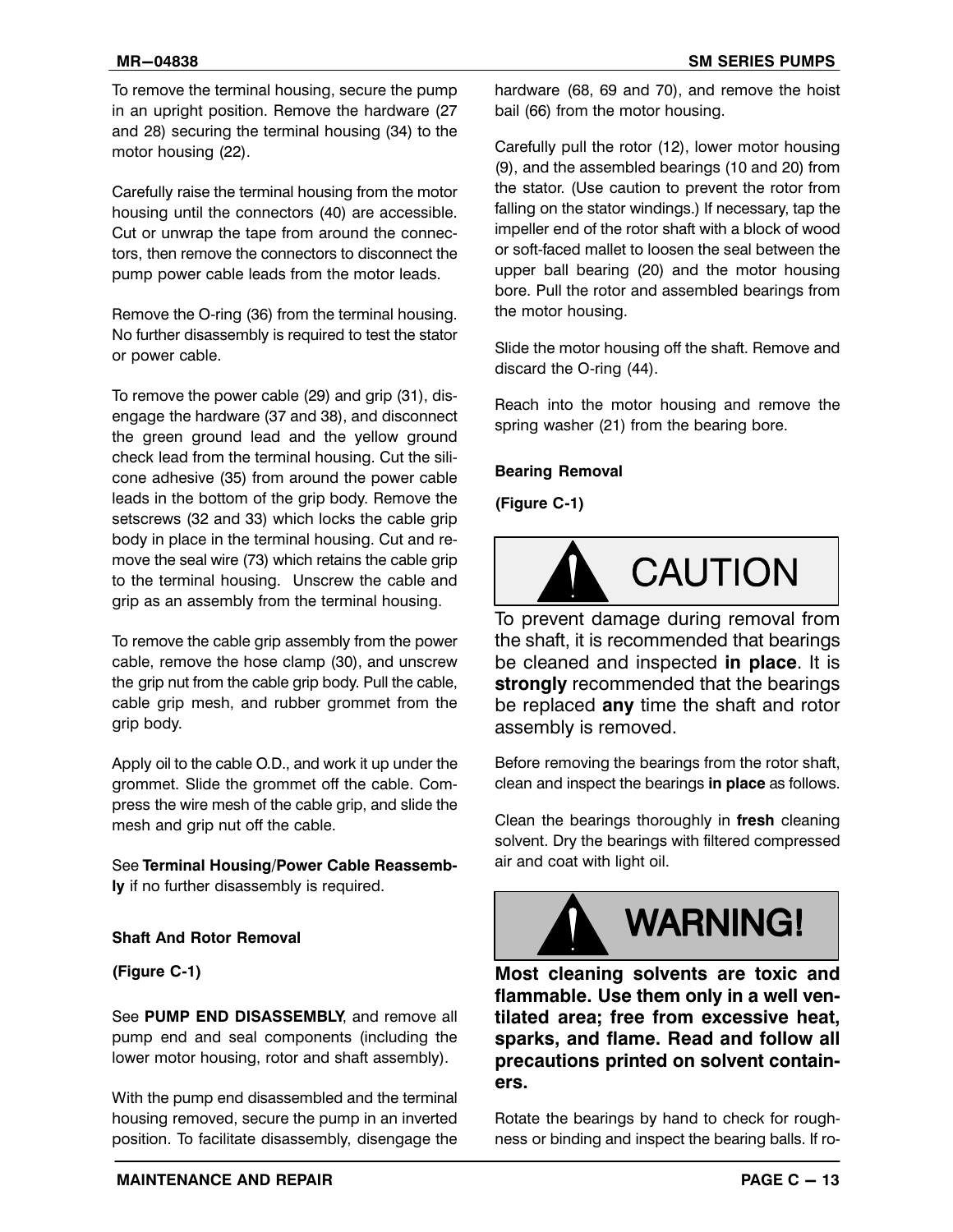tation is rough or the bearing balls discolored, replace the bearings.



These bearings are permanently sealed and require no additional lubrication except a coating of light oil on external surfaces to ease reassembly. External surfaces must be kept free of all dirt and foreign material. Failure to do so could damage the bearings or their mating surfaces.

The bearing tolerances provide a tight press fit onto the shaft and a snug slip fit into the motor housing and bearing bore. Replace the shaft and rotor (as an assembly), or the upper and lower motor housing if the proper bearing fit is not achieved.

If replacement is required, use a bearing puller to remove the ball bearings from the rotor shaft. Remove the snap ring (45).

#### **Stator Removal**

#### **(Figure C‐1)**

Do not remove the stator (11) unless it is defective (open windings, insulation resistance low, or stator core damaged). If the stator must be removed, remove the terminal housing as indicated in **Terminal Housing And Power Cable Disassembly.** Remove the pipe plug (42) and setscrew (43).

Position an expandable tool, such as a split disc, approximately 2 inches (51 mm) inside the stator, and expand it tightly and squarely on the I.D. Attach a lifting device to the lifting eye of the tool, and raise the assembly approximately 1 inch (25 mm) off the work surface. Take care not to damage the stator end turns. Use a soft‐faced mallet to rap alternate edges of the motor housing and "walk" the stator out. Continue this process until the stator clears the motor housing.

#### **NOTE**

*It may be necessary to heat the motor housing to permit stator removal.*

After the stator has been removed, wrap it in clean, dry rags or other suitable material until reassembly. The stator **must** be kept clean and dry. When handling the stator, **do not** set it on the end windings; lay it on its side.



Do not attempt to rewind the stator. Winding tolerances and materials are closely controlled by the manufacturer, and any deviation can cause damage or operating problems. Replace the stator, or return it to one of The Gorman‐Rupp Authorized Submersible Repair Centers or The Gorman‐ Rupp factory, if defective.

#### **MOTOR REASSEMBLY**



**CAUTION** 

Do not attempt to rewind the stator. Winding tolerances and materials are closely controlled by the manufacturer, and any deviation can cause damage or operating problems. Replace the stator, or return it to one of The Gorman‐Rupp Authorized Submersible Repair Centers or The Gorman‐ Rupp factory, if defective.

#### **NOTE**

*Reuse of old O‐rings, gaskets, shaft seal parts will result in premature leakage or reduce pump performance. It is strongly recommended that new gaskets and shaft seal assemblies be used during reassembly (see the parts lists for numbers).*

#### **Stator Installation**

**(Figure C‐1)**

#### **NOTE**

*Stator installation involves heating the motor housing. This process must be done quickly. Therefore it is recommended these steps be performed by two people to promote efficient installation of the stator.*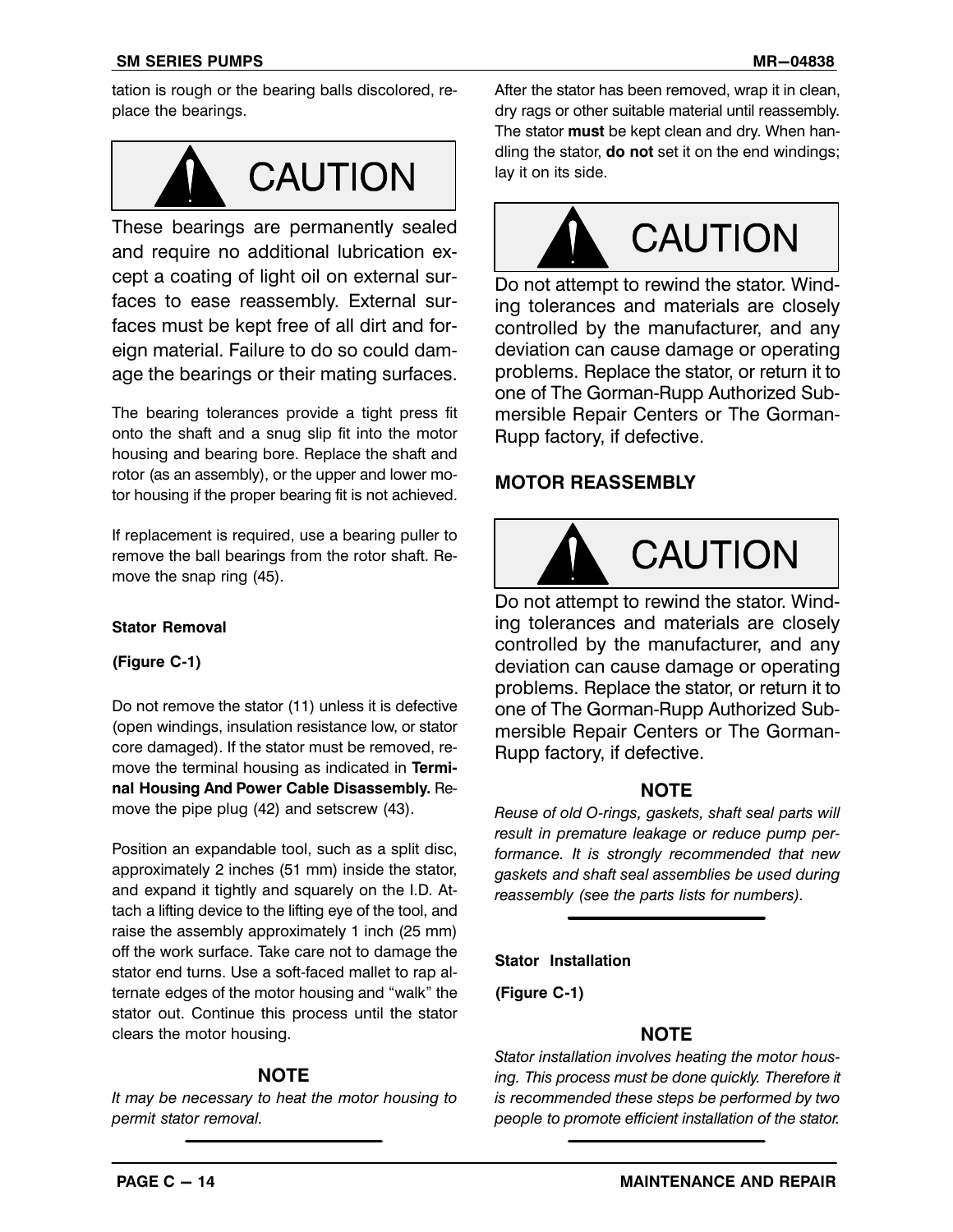Clean all gasket and O‐ring surfaces, completely removing any old gasket and cement material. Inspect the sealing surfaces for burrs, nicks and pits which could cause a poor seal, and replace defective parts as required.

Thoroughly clean the inside of the motor housing (22) with fresh solvent. The interior **must** be dry and free of dirt or lint.



**Most cleaning solvents are toxic and flammable. Use them only in a well ventilated area; free from excessive heat, sparks, and flame. Read and follow all precautions printed on solvent containers.**

After the motor housing is thoroughly cleaned, position it on a flat surface with the discharge end down. Do not unwrap the stator (11) until the motor housing has been prepared for stator installation. The stator **must** be kept clean and dry. When handling the stator, do not set it on the end windings; lay it on its side and block it from rolling.

Test the new stator as indicated in **Electrical Testing** in **TROUBLESHOOTING**, Section B, to ensure that no damage has occurred during transit or handling.

#### **NOTE**

*Remove any drops of varnish from the ends of the stator before installation to ensure proper stack‐up height when assembled.*

Position an expandable tool, such as a split disc, approximately 2 inches (51 mm) down inside the stator (opposite the lead wire end), and expand it tightly and squarely on the I.D. Attach a lifting device to the lifting eye of the tool, and carefully lift the assembly. Take care not to damage the stator end turns. Slip a sleeve over the stator leads, or tape them together to protect them during installation.

With the motor housing in an inverted position, position the stator so that the leads are in line with the terminal opening, and carefully lower the stator into the motor housing until it bottoms. If the stator

"cocks" in the motor housing, remove it and try again. If necessary, heat the motor housing with a torch to expand it enough for the stator to be installed; when heating the motor housing, make certain that the stator is clear to avoid damage to the windings. Apply heat evenly to the inside of the motor housing; excessive heat is not required. Be careful not to damage the stator lead insulation during reassembly.

After the stator is fully and squarely seated on the motor housing shoulder, remove the expandable disc tool and untape or remove the protective sleeve from the stator leads. Install and tighten the setscrew (43) securing the stator in place. Torque the setscrew to 7.5 ft. lbs. (90 in. lbs. or 1 m. kg.). Apply `Loctite Pipe Sealant With Teflon No. 592' on the threads of the pipe plug (42), and install it over the setscrew.

Cover the motor housing with a clean, lint‐free cloth while the rotor is being assembled.

#### **Bearing Installation**

#### **(Figure C‐1)**

Inspect the rotor shaft (12) for damaged threads, scoring in the seal area, and a nicked or damaged keyway. If the bearings were removed, inspect the bearing areas for scoring or galling. Remove nicks and burrs with a fine file or emery cloth. Inspect the rotor area for separated laminations. If the shaft is bent or damaged, or if the laminations are separated, replace the shaft and rotor (a single assembly).



To prevent damage during removal from the shaft, it is recommended that bearings be cleaned and inspected **in place**. It is **strongly** recommended that the bearings be replaced **any** time the shaft and rotor assembly is removed.

Install the snap ring (45) in the groove on the shaft.

The bearings may be heated to ease installation. An induction heater, hot oil bath, electric oven, or hot plate may be used to heat the bearings. Bearings should **never** be heated with a direct flame or directly on a hot plate.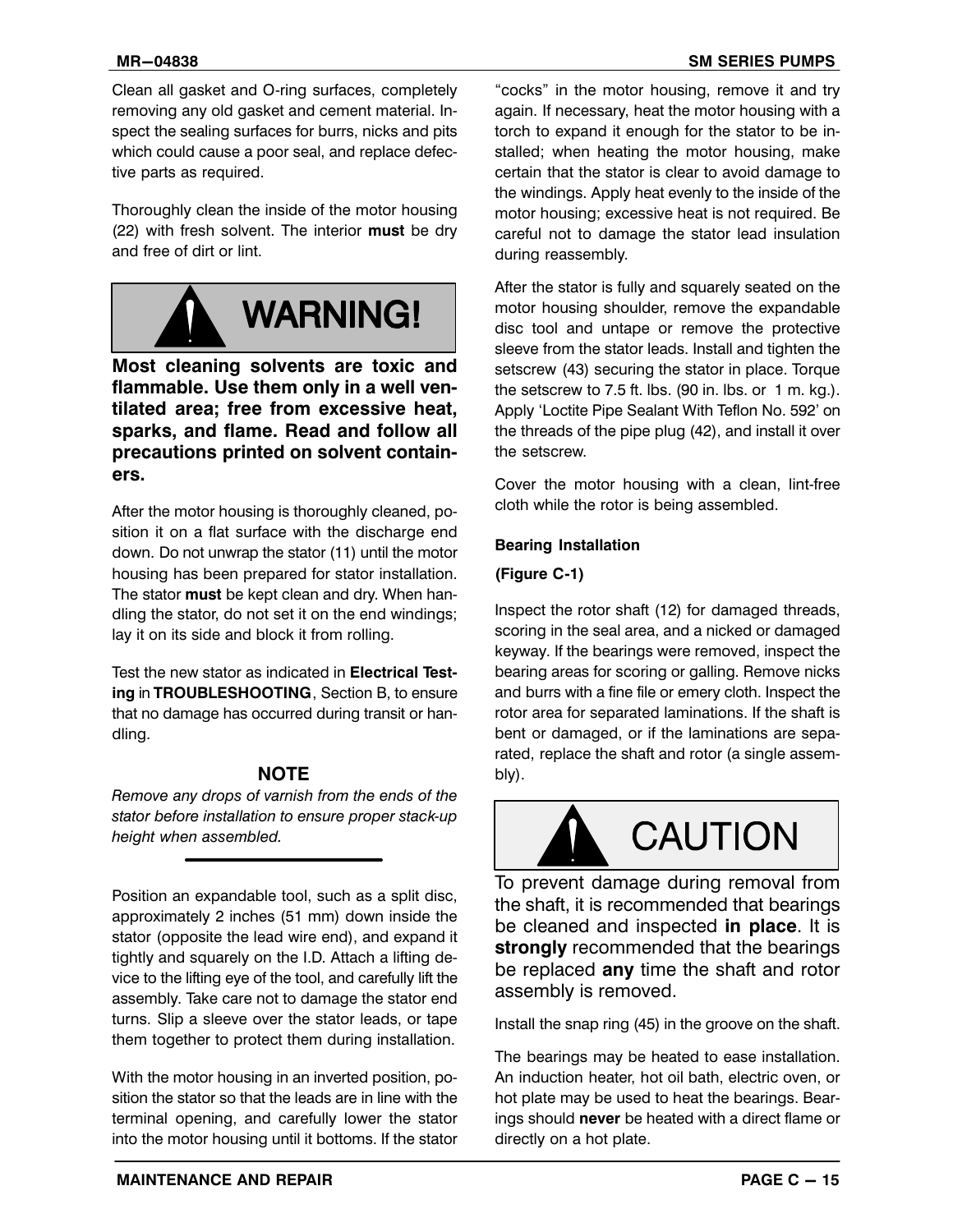#### **SM SERIES PUMPS** MR-04838

#### **NOTE**

*If a hot oil bath is used to heat the bearings, both the oil and the container must be absolutely clean. If the oil has been previously used, it must be thoroughly filtered.*

Heat the bearings (10 and 20) to a uniform temperature **no higher than** 250°F (120°C). Slide the bearings onto the shaft, one at a time, until they are fully seated against the shaft shoulder. This should be done quickly, in one continuous motion, to pre-

vent the bearings from cooling and sticking on the shaft.



Use caution when handling hot bearings to prevent burns.

#### **NOTE**

*Position the bearing (10) on the shaft as indicated by the following illustration.*



**NOTE:**

**THIS BEARING IS MANUFACTURED WITH TWO SEALS OR SHIELDS. WHEN INSTALLED ON THE SHAFT, THE MAN-UFACTURER'S PART NUMBER DESCRIPTION (LOCATED ON BEARING O.D.) MUST BE LOCATED WITH THE TEXT TOWARD THE ROTOR/SHAFT ASSEMBLY.**

#### **Figure C‐5. Bearing Installation**

After the bearings have been installed and allowed to cool, check to ensure that they have not moved out of position in shrinking. If movement has occurred, use a suitable sized sleeve and a press to reposition the bearings. Make certain that they are seated squarely against the shaft shoulders.

If heating the bearings is not practical, use a suitable sized sleeve and an arbor (or hydraulic) press to install the bearings on the shaft.



When installing the bearings onto the shaft, **never** press or hit against the outer race, balls, or ball cage. Press **only** on the inner race.

#### **Shaft And Rotor Installation**

**(Figure C‐1)**

Use **fresh** solvent to clean all gasket and O‐ring surfaces of the motor housing (22), completely removing any old gasket and cement material. Inspect the sealing surfaces for burrs, nicks and pits which could cause a poor seal. Repair or replace as require.

Use **fresh** solvent to clean the bearing bore of the motor housing and install the spring washer (21) in the bore.



**Most cleaning solvents are toxic and flammable. Use them only in a well ventilated area free from excessive heat, sparks, and flame. Read and follow all**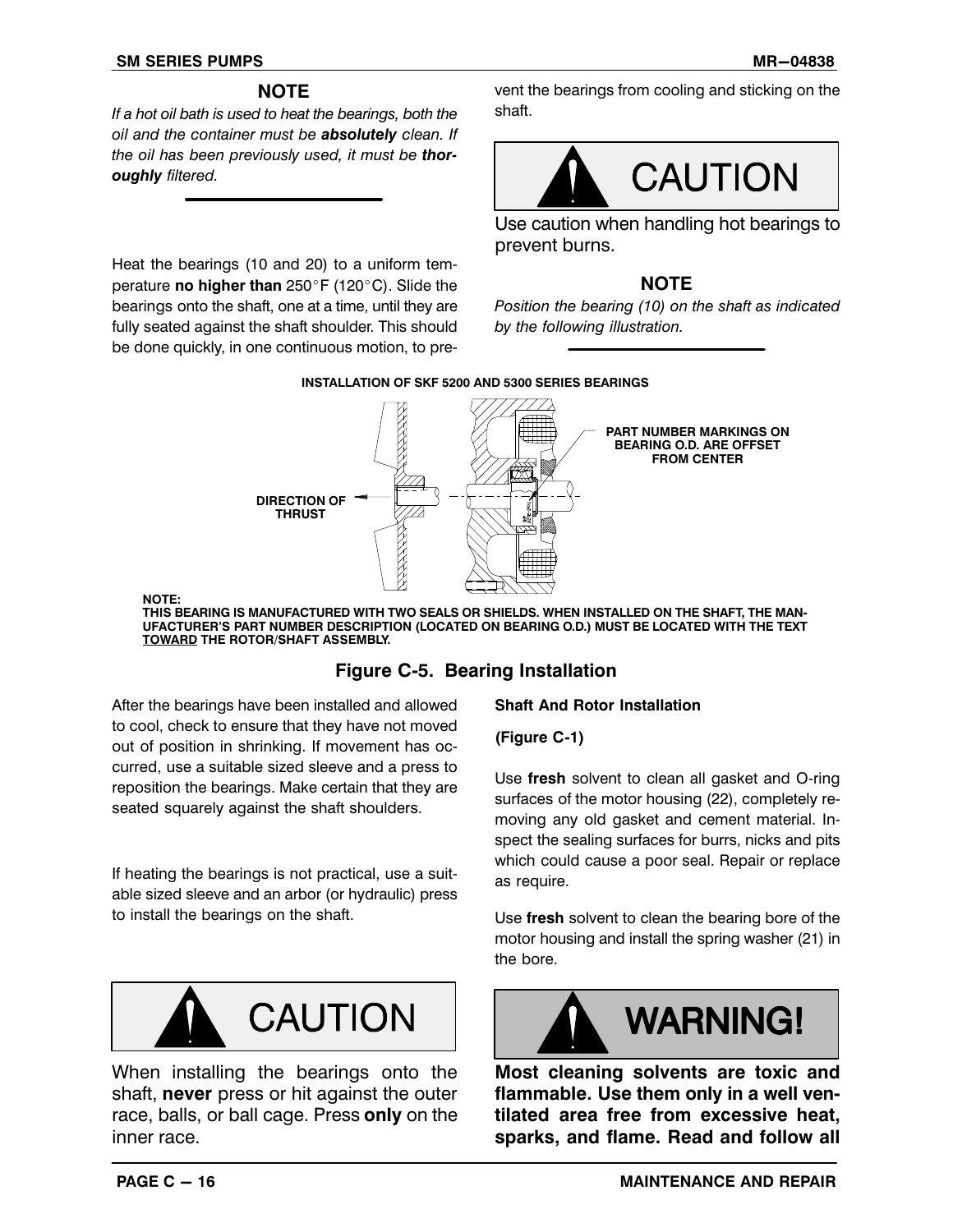#### **precautions printed on solvent containers.**

Carefully ease the rotor and assembled bearings into the motor housing and through the stator so that the upper bearing (20) seats squarely in the motor housing bearing bore and against the spring washer

Install the motor housing O‐ring (44) and lubricate the I.D. of the lower motor housing bearing bore.

Position the bearing bore of the housing (9) over the lower ball bearing (10) and press the housing over the bearing until it seats squarely. Use caution not to cut the O‐ring. Secure the housings with the hardware (14 and 15).

Refer to **PUMP END REASSEMBLY**, and reassemble the pump end components.

#### **Terminal Housing And Power Cable Reassembly And Installation**

**(Figure C‐1)**



**The electrical power used to operate this pump is high enough to cause injury or death. Make certain that the control handle on the control box is in the off position and locked out, or that the power supply to the control box has been otherwise cut off and locked out, before attempting to open or service the pump assembly. Tag electrical circuits to prevent accidental startup. Obtain the services of a qualified electrician to make electrical connections.**

Clean the exterior of the power cable with warm water and mild detergent. Check for obvious physical damage. Check the cable for continuity and insulation resistance (see **Electrical Testing** in **TROUBLESHOOTING**). **Do not** attempt repairs except to cut off either end of the cable; **splicing is not recommended**. Reinstall any wire tags or terminals which may have been removed.



**Never attempt to alter the length or repair any power cable with a splice. The pump motor and cable must be completely waterproof. Injury or death may result from alterations.**

Use oil to lightly lubricate the outside of the pump power cable (29) and the I.D. of the rubber cable grip bushing for ease of assembly. Slide the cable grip nut onto the cable. Compress the wire mesh on the cable grip, and slide it onto the cable, allowing approximately 1 ft. (305 mm) of cable to extend beyond the mesh. Slide the rubber cable grip bushing and cable grip body onto the cable. Apply 'Loctite Pipe Sealant With Teflon No. 592' or equivalent compound on the tapered pipe threads of the cable grip body.

Feed the pump power cable leads into the terminal housing (34), and screw the cable grip body into the threaded housing bore until tight. Slide the cable grip bushing down the power cable into the tapered top of the grip body. **Be sure** there is sufficient cable lead length to permit wire connection, and that the trimmed end of the outer cable insulation is recessed approximately 1/8 inch (3.2 mm) in the bottom of the grip body. This creates a reservoir in the bottom of the cable grip into which the power cable sealant can be applied.

Compress the wire mesh, and slide it down the cable until it seats on top of the rubber bushing. Tighten the cable grip nut on the cable body.

Connect the green ground lead and the yellow ground check lead to the terminal housing and secure them with the hardware (37 and 38). These two wires **must** be connected to separate points in the terminal housing. Make sure each terminal makes good contact with the housing.



**Do not attempt to operate this pump unless the power cable leads are properly sealed in the terminal housing. Moisture entering the terminal housing could cause a short circuit, resulting in**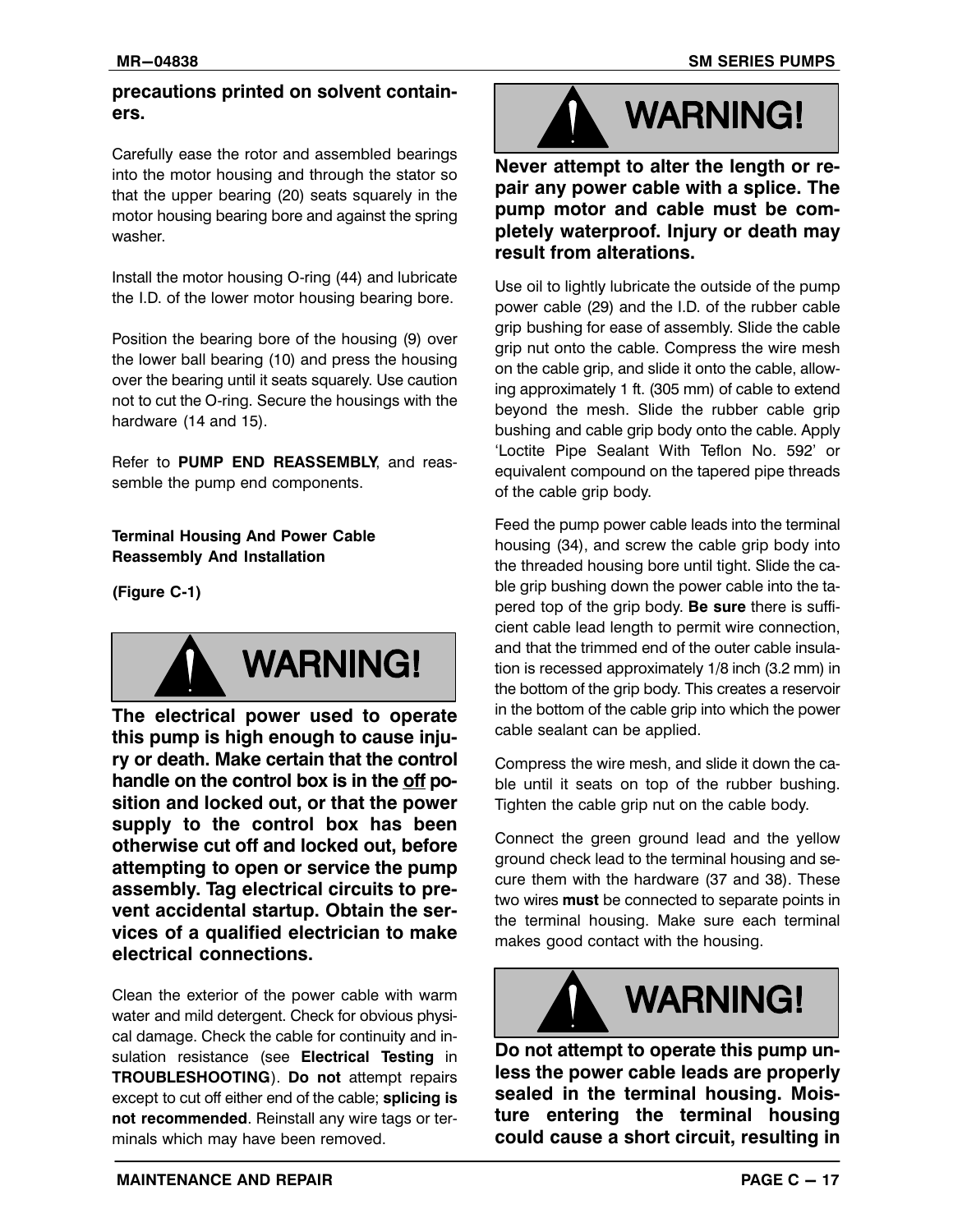#### **pump damage and possible serious injury or death to personnel.**

The cable leads **must** be sealed in the cable grip body to prevent moisture from entering the motor. When shipped from the factory, the power cable leads were sealed in the cable grip body and terminal housing with silicone adhesive. If a replacement cable is being installed, the power cable must be sealed in the terminal housing.



**All air pockets, voids or gaps in the silicone sealant must be removed to ensure a water‐tight seal in the terminal housing. Otherwise, moisture entering the terminal housing could cause a short circuit, resulting in pump damage and possible serious injury or death to personnel.**

To seal the power cable leads, hold the terminal housing upside‐down, and use a silicone adhesive around the power cable leads. The area under the cable grip body **must be completely filled**, and the power cable leads **totally sealed** against moisture. Allow the adhesive to cure for at least one hour before securing the terminal housing to the motor housing.



Use **only** Dow‐Corning 737 Silicone Adhesive (see Parts List Manual for the part number) or potting compound for sealing terminal housing connections. Use of unapproved sealing products will void the pump warranty.

It is recommended that the motor and seal cavities be vacuum tested before putting the pump back into service. The motor housing must be tested before installing the terminal housing. See **VACUUM TESTING** at the end of this section before proceeding with the terminal housing installation.

Install a new O‐ring (36) on the terminal housing. Refer to Figure C‐6 and connect the correct power cable leads to the stator leads with the connectors (40). **Be sure** the orange and blue cable leads are connected to the red coded (thermal overload) stator leads. After installing the connectors, wrap each connection with underwater tape (G‐R part number 18666‐068) to seal it and prevent the connector from working loose. Start the tape between the connectors and double back, then stretch the tape and wrap it around all of the leads and connectors.



#### **Figure C‐6. Pump Power Cable Connection Diagram (All Models)**

Install the terminal housing in the motor housing, and secure with the hardware (27 and 28). Be careful not to cut or damage the O-ring (36). Tighten the capscrews evenly and alternately around the ter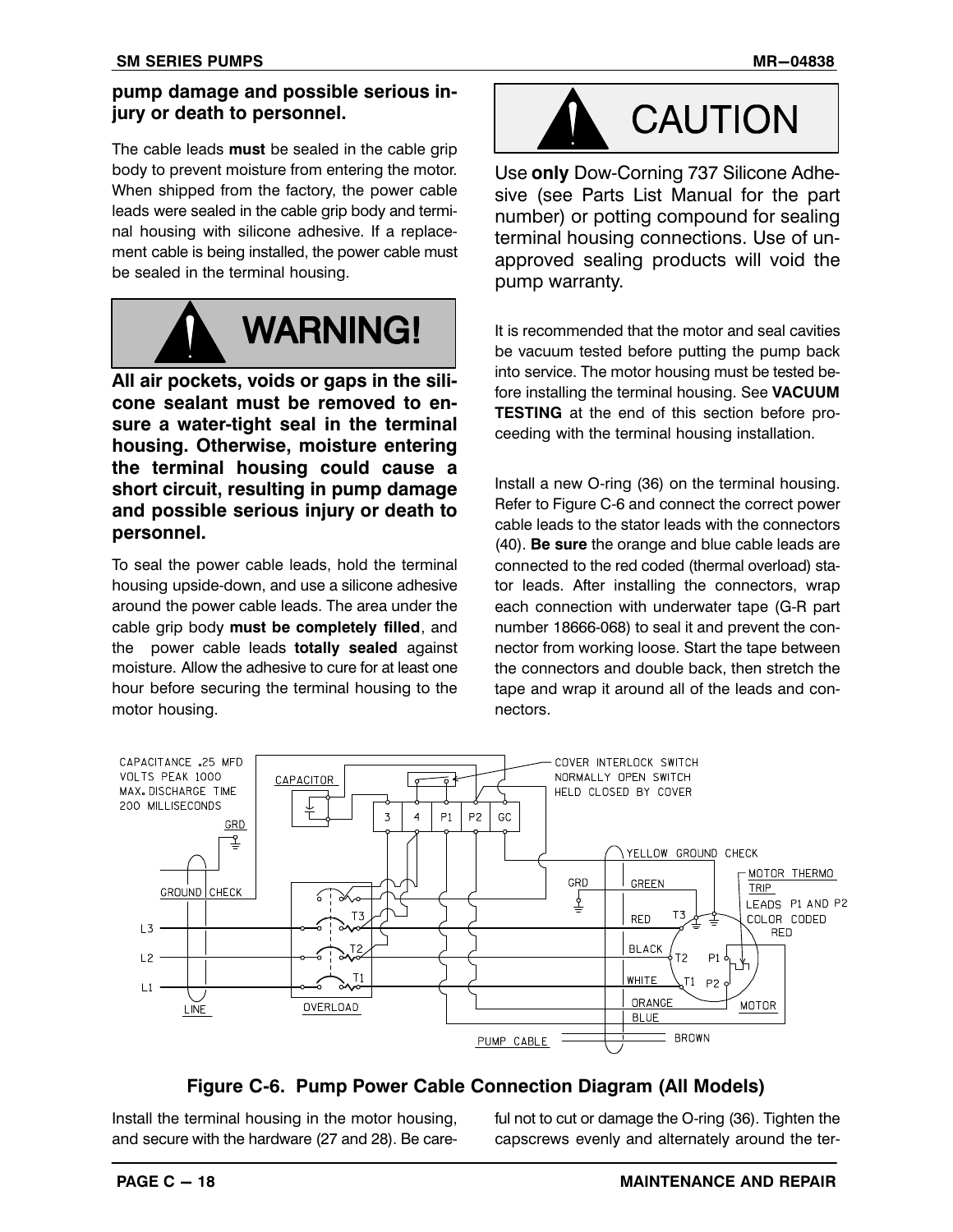minal housing, and torque them to 11 ft. lbs. (132 in. lbs. or 1,5 m. kg.).



**The cable grip must be retained to the terminal housing as follows to retain permissibility for this equipment. Failure to seal the parts as specified may result in explosion.**

**Make sure** the cable grip body is tight in the terminal housing, and secure it to the terminal housing as follows (see Figure C‐7).

a. There are two tapped holes in the terminal housing located  $90^\circ$  apart. One hole will be used for installing the long locking setscrew (33); the other will be plugged with the short setscrew (32). Apply 'Loctite Pipe Sealant With Teflon No. 592' to **both** setscrews before installation.

**Make sure** the cable grip body is tight in the terminal housing. Note the location of the tapped hole which is blocked by the hex body. Unscrew the hex body until the hole is clear, and install the small setscrew (32).

Retighten the cable grip body, and install the longer setscrew (33) which locks the body in place.

- b. Drill a 1/16 inch (1,6 mm) diameter hole (B) in the cable grip body approximately  $45^\circ$  counterclockwise from hole A in the terminal housing. If the old cable grip is being reused, the existing hole may be reused if it is in the correct location.
- c. Insert the seal wire (73) through hole B and equalize the wire length. Twist the wire ends approximately 10 turns and insert one end of the wire through hole A. Draw tight and twist the wire ends approximately 10 turns.



**KNURLED AND RIBBED TYPE CABLE GRIP INSTALLATION HEX TYPE**

#### **Figure C‐7. Safety Seal Installation**

- d. **Make sure** the cable grip nut is tight. Drill a 1/16 inch (1,6 mm) diameter hole (C) through the flange on the cable grip adjacent to hole B in the hex body.
- e. Insert one end of the twisted wire through hole

C and draw tight. Twist the ends two turns and push them through the lead seal (74).

f. . Wrap the ends of the wires once around the twisted length from A to C from opposite directions, and push the wire ends through the lead seal again. Clamp the seal to secure the wire ends.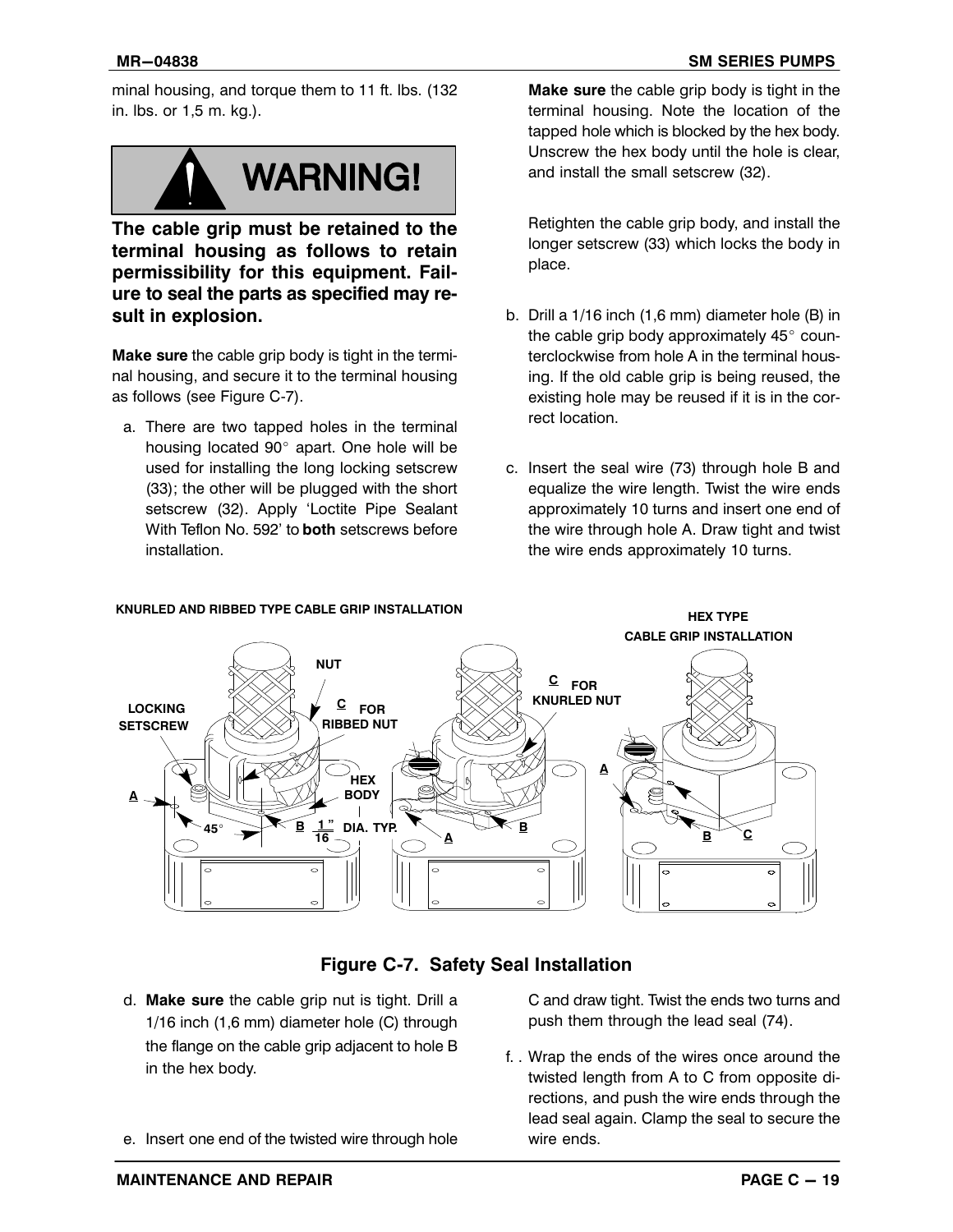#### **FINAL ASSEMBLY**

#### **(Figure C‐1)**

If the discharge flange (24) was removed from the motor housing, replace the discharge flange gasket (23). Apply 'Never-Seez' or equivalent compound on the flange studs, and tighten the nuts (26).

If the hoisting bail (66) was removed, install the bail bushing (67) and secure the bail to the motor housing with the hardware (68, 69 and 70).

Connect the discharge hose, and reposition the pump. If rigid piping or long hose is used, reposition the pump then connect the piping.

#### **VACUUM TESTING**

To ensure the water‐tight integrity of the pump, it is recommended that the motor and seal cavities be vacuum tested any time the seal(s) and/or motor are serviced.

Use a manometer with a range of 30 to 0 to 30 inches of mercury to perform the test. **Do not** use a vacuum gauge. Vacuum gauges are not sensitive enough to detect minor leaks.

It is recommended that a vacuum pump be used to draw the vacuum on the cavities. If a vacuum pump is not available, a compressor/venturi system may be used, see Figure C‐8.



**Figure C‐8. Vacuum Test System**

#### **Seal Cavity Testing**

If the water-tight integrity of the motor was not disturbed during disassembly, the seal cavity can be tested without testing the motor.

Drain **all** of the oil from the seal cavity before performing the test. Oil within the cavity will be drawn into the system, resulting in damage to the vacuum pump or manometer.

See Figure C‐8 and connect the vacuum pump or compressor/venturi system directly to the pump at the hole for the seal cavity drain plug (48).

Draw the seal cavity vacuum down to **not more than** 10 In. Hg. and hold for 10 minutes. If no change in vacuum reading is detected, proceed with **LUBRICATION**.

**Do not** draw the seal cavity vacuum below 10 In. Hg. Lower vacuum can cause separation of the seal faces and/or unseating of the upper seal stationary seat, resulting in seal leakage.

#### **Seal And Motor Cavity Testing**

Connect the vacuum pump or compressor/venturi system to the pump as shown in Figure C‐8.

If the compressor/venturi cannot draw the higher vacuum level shown in Table  $C-1$ , draw the motor cavity vacuum down as far as the system will allow, then draw the seal cavity down so the differential between the two cavities is the same as the differential between the vacuum readings shown in the table.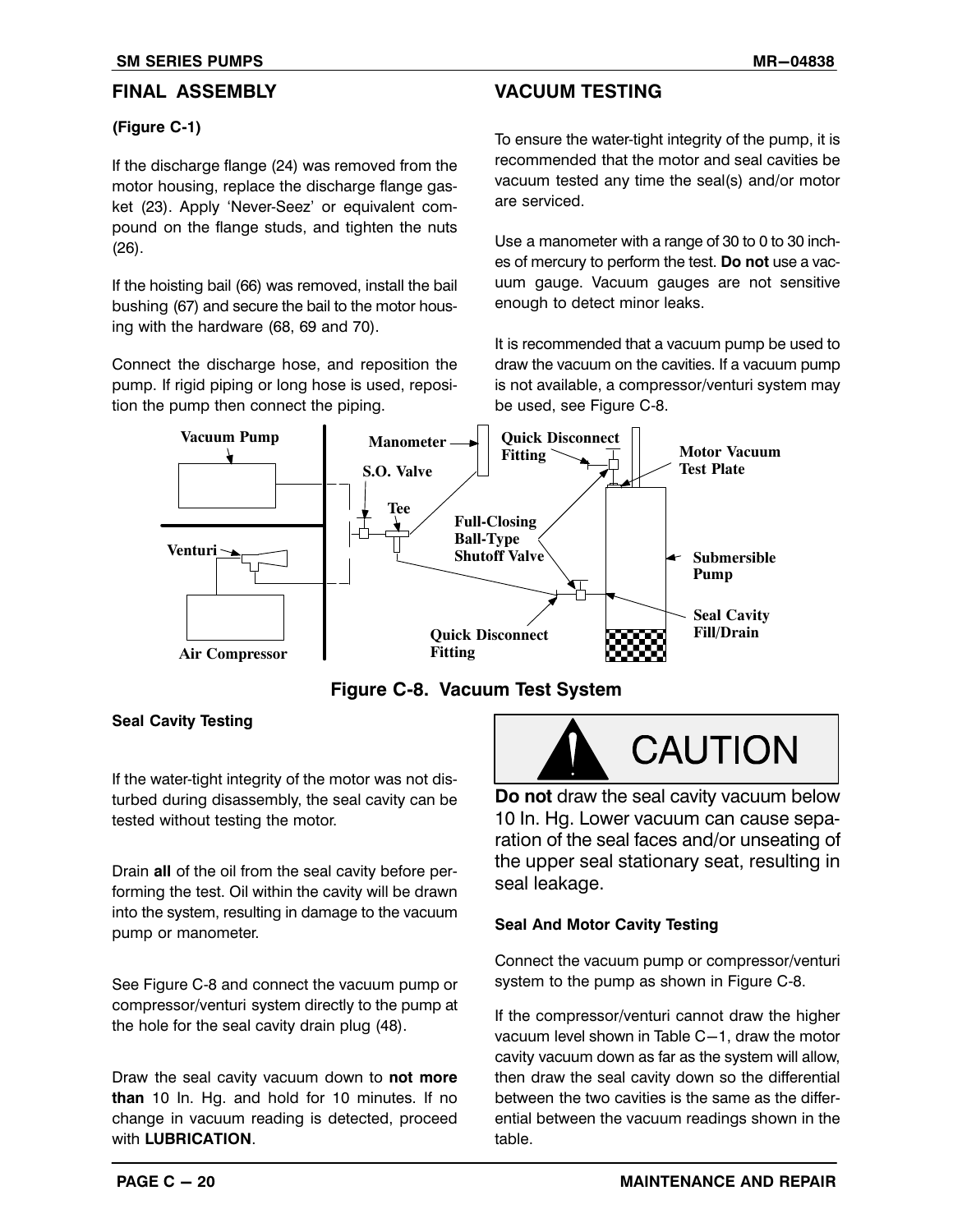To vacuum test the motor cavity, the terminal housing assembly must be replaced with a test plate.

Make the test plate as shown in Figure C‐9 below, then proceed with vacuum testing.



**Figure C‐9. Motor Vacuum Test Plate**

Install full‐closing ball‐type shutoff valves with quick‐disconnect fittings in the pipe plug holes in both the motor and seal cavities. Test the motor cavity for its full duration first, then use the shutoff valve to maintain the motor cavity vacuum while testing the seal cavity. The motor cavity vacuum **must** be higher than the vacuum in the seal cavity to prevent separation of the seal faces or unseating the stationary seal seat between the seal and motor cavities.

Figure C‐8 shows a simple schematic for setting up either a vacuum pump or a venturi/compressor test system.

Table C-2 shows the vacuum to be drawn on each cavity, and the duration to maintain each vacuum reading. **Any** change in vacuum reading during the test indicates a leak which **must** be identified and corrected before putting the pump back into service.

**Table C-2. Vacuum Test Data**

| <b>Pump Model</b> | Motor Cavity<br><b>Vacuum</b><br>(In. Hg.) | Duration<br>(Minutes) | Seal Cavity Duration<br><b>Vacuum</b><br>(In. Hg.) | (Minutes) |
|-------------------|--------------------------------------------|-----------------------|----------------------------------------------------|-----------|
| SM4C/SM4D/SM4H    | 20                                         |                       | 30                                                 |           |

#### **LUBRICATION**

#### **Seal Cavity**

Check the oil level in the seal cavity before initial startup, after the first two weeks of operation, and every month thereafter.



**Check the oil level only when the pump is cool. If the oil level plug is removed when the pump is hot, pressure in the seal cavity can cause hot oil to be ejected as the plug is removed.**

To check the seal cavity oil, clean any dirt from around the seal cavity drain plug (48). Remove the plug, and screw a short 1/4 inch NPT nipple into the hole. Plug the open end of the nipple with your finger. Tip the pump and drain off a small amount of oil into a transparent cup, and stand the pump up again. If the oil level is abnormally low, or the color milky or dark, refer to **Draining Oil From Seal Cavity** in this section for instructions and troubleshooting tips. If the oil is clear, remove the nipple, lay the pump horizontally and top off the seal cavity with oil, and reinstall the level plug.

When lubricating a dry (overhauled) pump, see Table C‐3 for the amount of lubricant and Table C‐4 for lubricant specifications.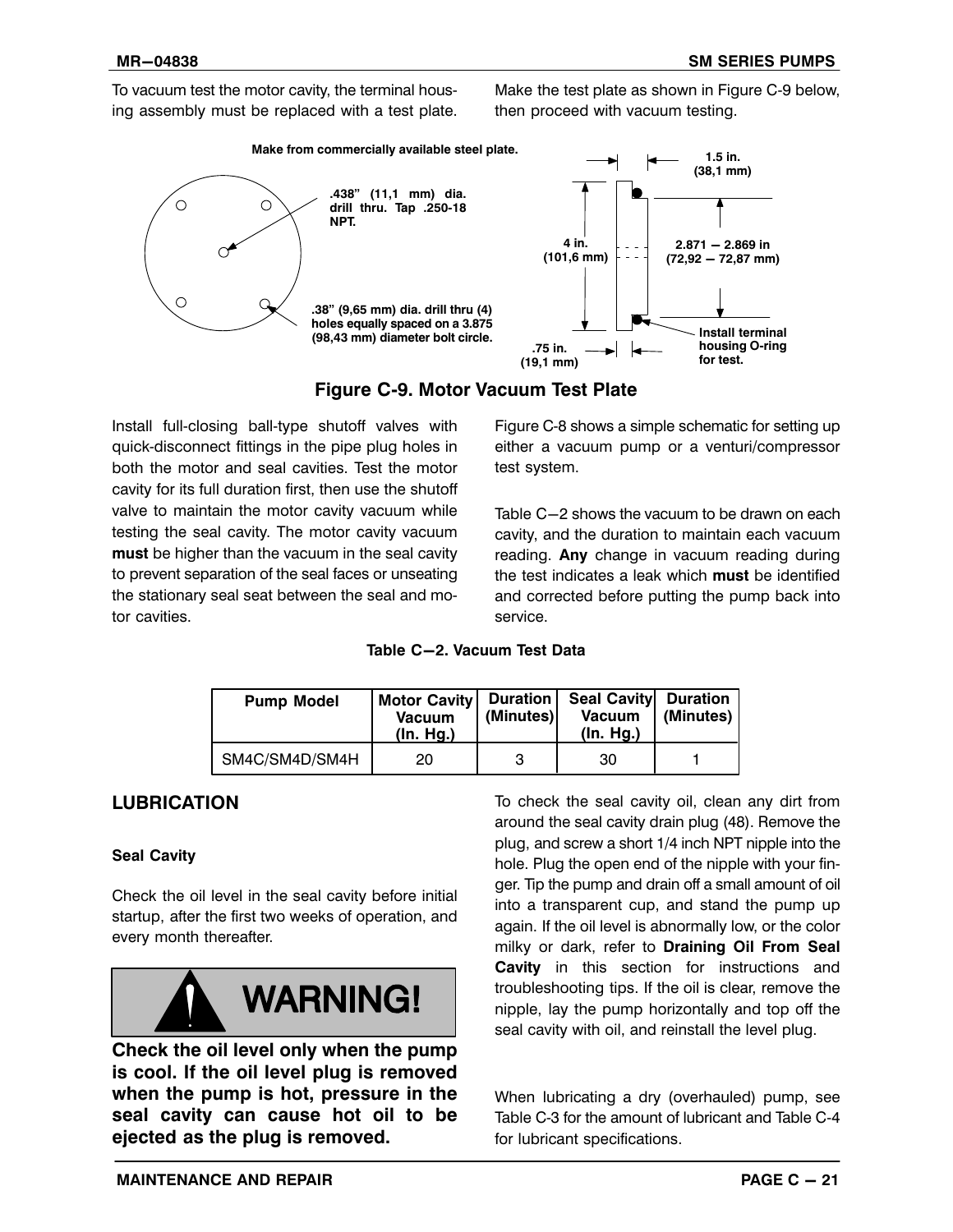#### **SM SERIES PUMPS** MR-04838

The grade of lubricant used is critical to the operation of this pump. Use uninhibited transformer oil as specified inTable C-4

#### **Table C‐3. Oil Quantity**

| Pump Model | Seal Cavity           |
|------------|-----------------------|
| SM4C       | 20 ounces (0,6 liter) |
| SM4D       | 20 ounces (0,6 liter) |
| SM4H       | 20 ounces (0,6 liter) |

#### **Motor Bearings**

The motor bearings are permanently sealed, and no additional lubrication is required.

#### **Table C‐4. Pump Oil Specifications**

| Specifications:                 |  |
|---------------------------------|--|
|                                 |  |
|                                 |  |
|                                 |  |
|                                 |  |
| Recommended supplier:           |  |
|                                 |  |
| Acceptable alternate suppliers: |  |
|                                 |  |
|                                 |  |
|                                 |  |
|                                 |  |
|                                 |  |
|                                 |  |
|                                 |  |